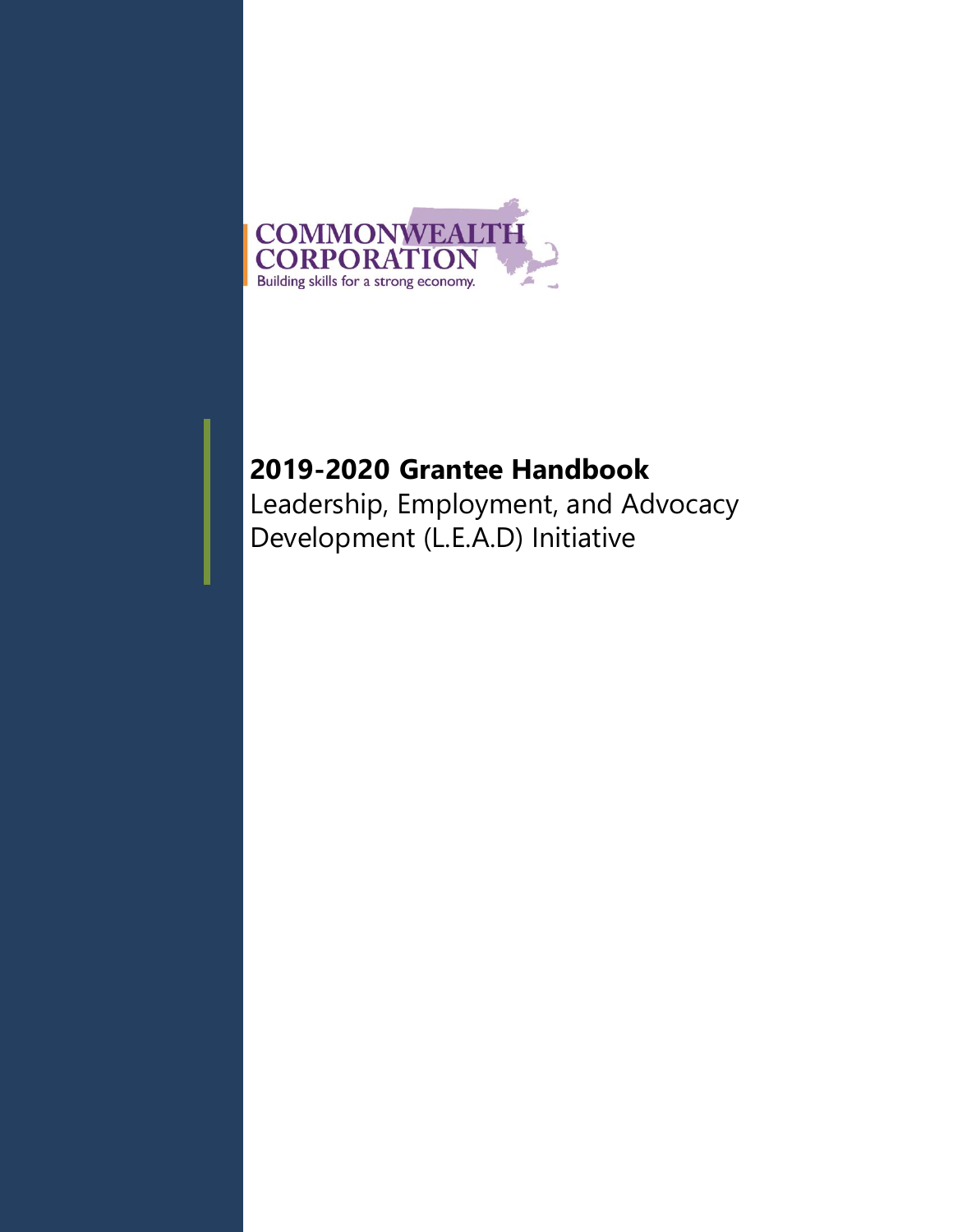

Commonwealth Corporation strengthens the skills of youth and adults so that they can thrive in the Massachusetts economy. By building their skills, we help businesses meet their workforce needs. We seed innovative solutions in response to critical labor market challenges through partnerships with industry, education and workforce organizations. Commonwealth Corporation is a Massachusetts quasi-public corporation within the Executive Office of Labor and Workforce Development.

For more information about Commonwealth Corporation, please visit our website [www.commcorp.org.](http://www.commcorp.org/)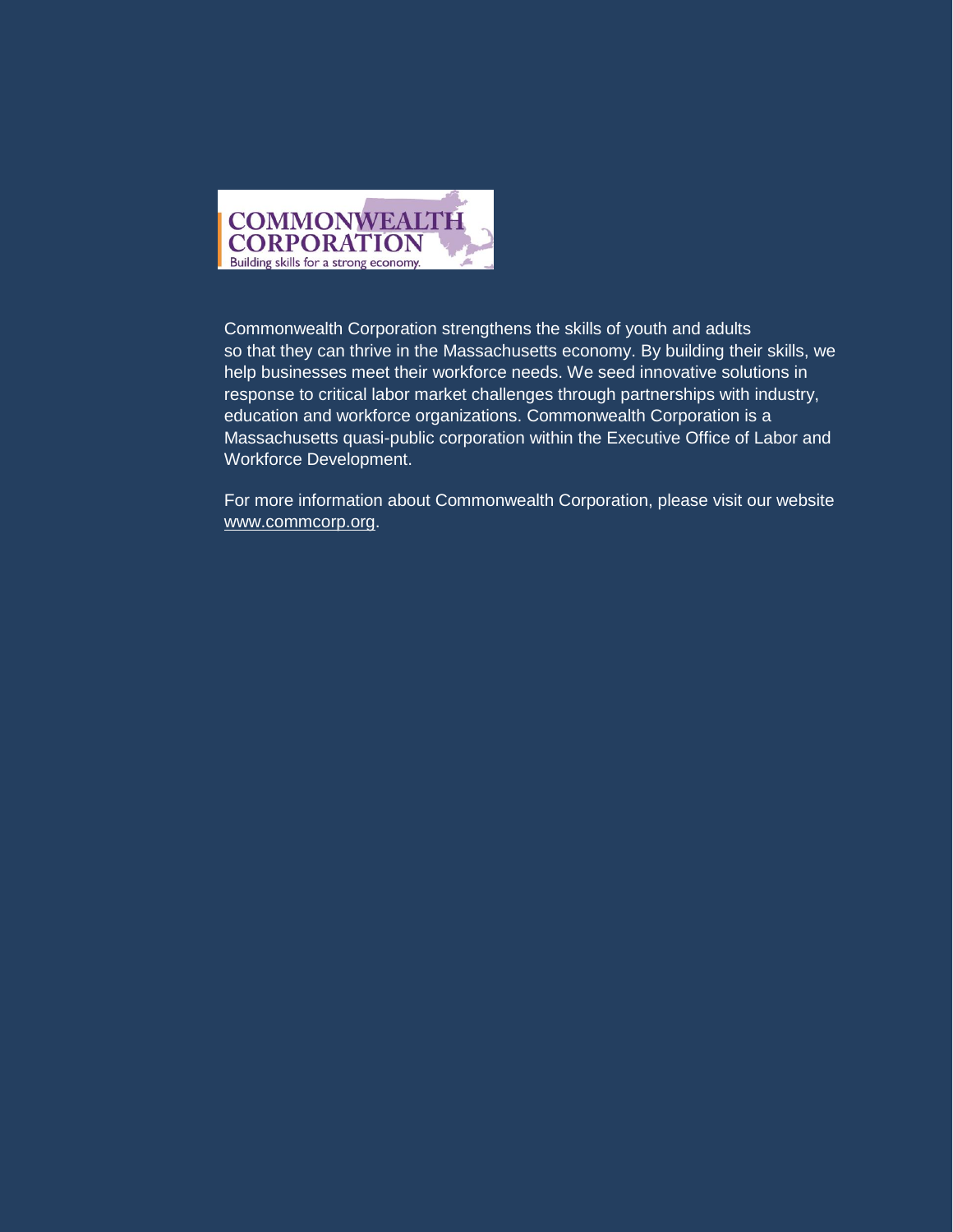# L.E.A.D Grantee Handbook - Contents

### Appendices

Sample Participant Referral Form Sample Participant Sign-in Sheet Sample DYS Youth L.E.A.D Program Weekly Timesheet Template Sample L.E.A.D Gift Card Receipt Form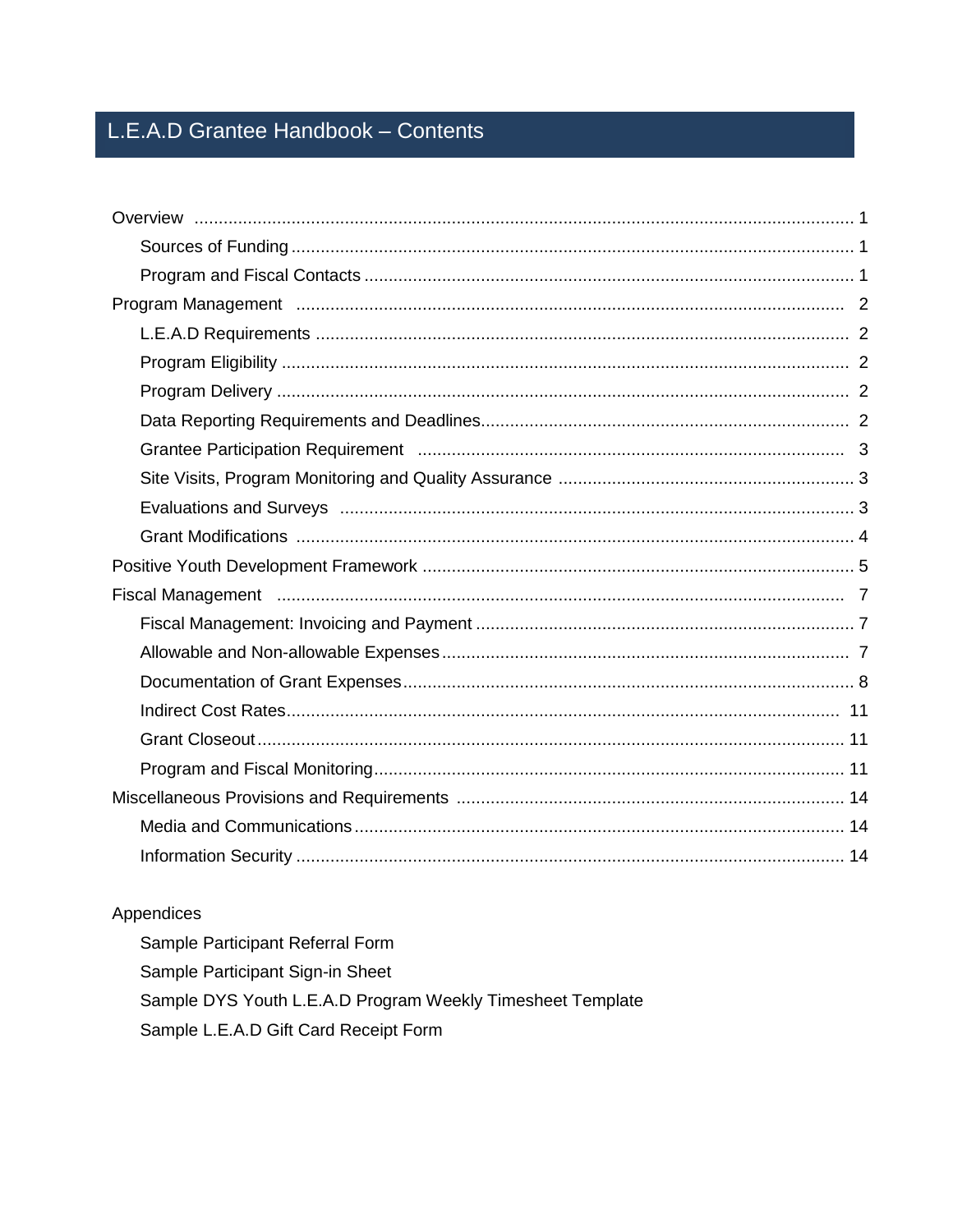### **Overview**

The Department of Youth Services is the juvenile justice agency of the Commonwealth of Massachusetts. The L.E.A.D grant program has supported innovative transition and re-entry programming for youth ever since 2006. Commonwealth Corporation, the state's quasi-public workforce development agency, serves as the program administrator for these funds.

CommCorp and the DYS are providing grant funding for workforce development and employment during 2019-2020. These grant awards are the result of a competitive procurement. Selected grantees will deliver a range of career development, work readiness, subsidized employment, and related services for youth in the care of DYS.

**Sources of Funding.** Funds used to support the 2019-2020 L.E.A.D programs are sourced to an appropriation in the Massachusetts FY20 budget or the federal State Agency Program for Neglected and Delinquent Children, found in Title I, Part D of the Elementary and Secondary Education Act.

**CommCorp Program and Fiscal Contacts.** The two CommCorp staff members identified in the table below are the primary contacts for all grantees. Questions about program design, implementation, data reporting, etc., should be directed to the Program Manager. Questions about invoicing, payments, or fiscal monitoring should be directed to the Fiscal Contact.

| <b>Role</b>            | <b>Name</b>      | <b>Phone</b>              | <b>Email</b>          |  |
|------------------------|------------------|---------------------------|-----------------------|--|
| Sr. Program<br>Manager | Danielle Brazeau | 413-584-3627 ext.<br>6803 | Dbrazeau@commcorp.org |  |
| <b>Fiscal Contact</b>  | Dawn Wakelin     |                           | DWakelin@commcorp.org |  |

Program staff who will have contact with any DYS youth are required to adhere to all applicable DYS policies and procedures including, for example, those regarding safety and security, codes of conduct, dress codes, confidentiality, reporting of incidents, and photographs of DYS youth. The full range of current DYS policies is accessible on-line at [http://www.mass.gov/eohhs/gov/lawsregs/dys/policies/](http://www.mass.gov/eohhs/gov/lawsregs/dys/policies/%20chapter-01-department-policies.html)  [chapter-01-department-policies.html](http://www.mass.gov/eohhs/gov/lawsregs/dys/policies/%20chapter-01-department-policies.html) and should be reviewed by grantee so that its staff will be in full compliance with all guidelines and requirements.

Funded organization's should review organization commercial insurance policy to ensure that youth participants are covered for any loss or harm that may happen as a result of related program activities.

Grantees should follow appropriate grant management procedures, including (a) submitting cash requests on a monthly basis during the program; (b) regular submission of enrollment numbers, goals and services on a weekly basis in the L.E.A.D database; and (c) timely contract closeout at the end of the season – submission of final invoices.

**Transportation.** When necessary, programs must arrange transportation to accommodate the needs of all the participants in the program to ensure that participants have a way to get to and from the program. This grant allows for transportation costs. Programs can provide vehicles, lease vehicles, and/or purchase transportation passes. However, grantees must include and submit transportation costs in the budget for approval.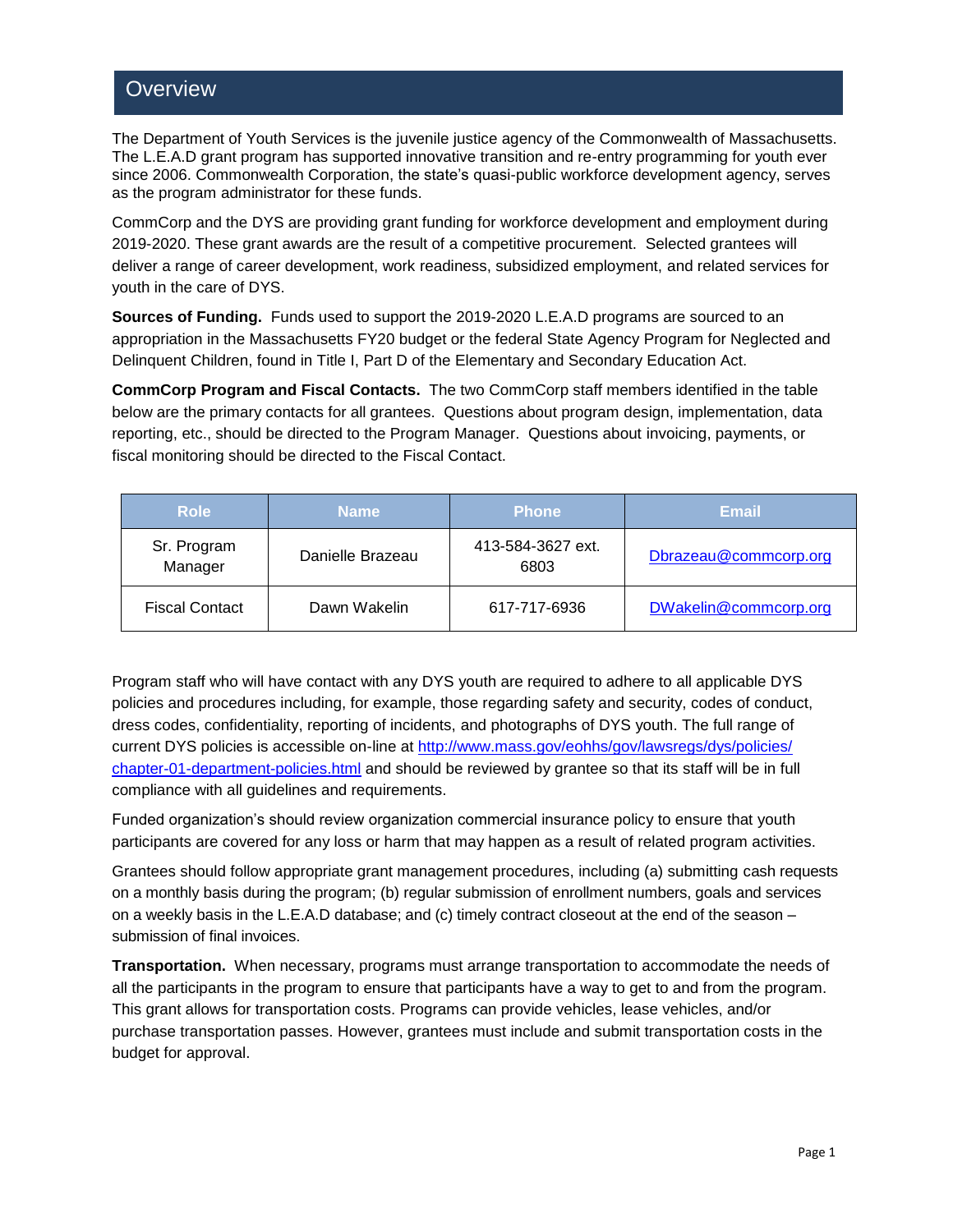**Technical and Program Assistance.** Commonwealth Corporation provides technical assistance to grantees of the L.E.A.D Initiative for the duration of the contract. Technical assistance is provided though the utilization of site visits, conference calls and workshops and trainings.

Goals of the Technical Assistance:

- Maintain contact with the contracting vendor to assure that the scope of work in the contract is successfully implemented.
- Maintain contact with the identified, collaborating DYS Regional and District office staff to assure that the youth targeted to receive services in the contract are receiving effective services.
- Serve as a point of contact on all questions regarding program implementation and data collection for the contract.

Grantees are required to participate in grantee working sessions to receive professional development training and to share program design and implementation activities throughout the program year. Attendance at these sessions is required for all grantees.

## Program Management

#### **L.E.A.D Program Requirements**

**Program Eligibility:** Youth who are served using grant funds must be in the care of the Department of Youth Services – specifically, youth who have completed their residential treatment and are in the community re-entry phase. Youth who have 'aged-out' of DYS (age 18 or age 21 for youth who have been committed as 'youthful offenders') must have signed a voluntary YES agreement (formerly called Assent of Ward) with DYS to be eligible for services under this grant. If during the enrollment process it is determined that a youth is going to "age-out" prior to the last three months of program's end date, the grantee program coordinator should confirm with DYS staff that a YES agreement has been signed by the participating youth.

**Program Delivery:** Each grantee is obligated to deliver services as outlined in its approved grant scope of work and use the L.E.A.D Tier program design that was outlined in the Request for Proposals document. Your CommCorp Program Manager will remain in close communication with all program grantees, to help ensure that programs are consistent with the approved design, and that goals and outcomes are being met.

**Data Reporting Requirements and Deadlines**: Applicants awarded funding are required to collect and report participant-level data on participants and training services through a web-based database to be provided by Commonwealth Corporation. You will receive instructions on how to use the database. The database will include youth-level participation information. Some of the information we collect through the duration of the grant include: demographic information, participation, outcomes, and completions. Grantees are required to update the database on a regular basis.

**Grantee Participation Requirement**: Grantees must participate in grantee sessions and webinars to receive professional development training and to share program design and implementation activities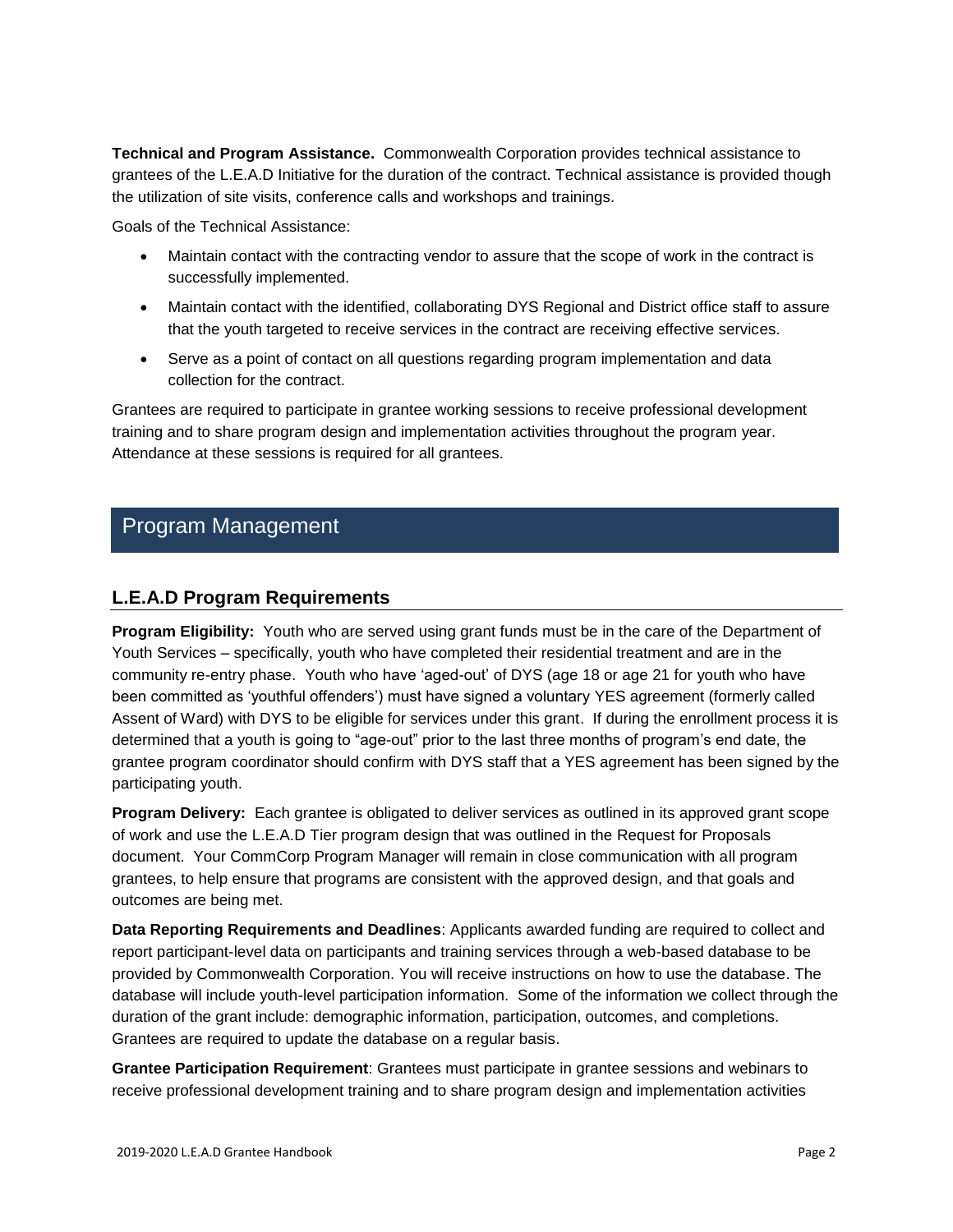between the time period of July 2019 and June 2020. The dates, times, and locations of the working sessions and webinars will be provided after award notifications are made. Representation at all working sessions and webinars from each funded project is required. CommCorp reserves the right to reschedule or cancel any grantee working session or webinar with advance notice.

**Site Visits, Program Monitoring and Quality Assurance**: CommCorp staff will stay in close communication with grantees throughout the period of performance. Communication can take any of several forms – phone calls, convening grantees, technical assistance meetings, review of quarterly or periodic program reports, and on-site visits. Keeping close connections with a grantee helps assure ongoing collection of information to determine if programs are operating according to plan. From a larger view, such connections help identify opportunities that CommCorp can deliver technical support that helps grantees deliver program services and meet desired goals.

CommCorp staff will perform periodic site visits to each grantee. The purpose of these visits is to ensure that progress toward grant objectives and goals is being made, and to identify any technical assistance needs that CommCorp can provide to help ensure program success. A site visit may occur at any time during the period of performance. Local programs will be notified about site visits prior to the start of programs.

**Evaluations and Surveys:** CommCorp collects information from project participants and project sites to measure performance and effectiveness of your program. We measure success through data collection activities including a secure, web-based participant database, on-site visits from Commcorp technical assistance staff and three types of surveys (grantees, employers and youth). As the funding agency, CommCorp collects information about the experience of employers and youth for evaluation purposes and quality assurance. The information collected will help us continue to improve the program for grantees, youth and employers.

To learn more about the experiences of youth in the L.E.A.D programs, CommCorp will need help from programs with three efforts during the grant period:

- CommCorp will conduct anonymous surveys of all participating youth. The written survey aims to assess youth satisfaction with the program and how the program has affected their attitudes and skills.
- CommCorp will ask you for a list of your employers who are supporting subsidized employment activities and our staff will conduct interviews with these employers.
- CommCorp will conduct an on-line survey of grantee staff to gather information that will assist us with program improvement and enhanced quality.

We recognize the sensitive and confidential nature of the data we collect and shall maintain the confidentiality of all information regarding project sites, trainees, project participants and their immediate families that may be obtained through data entry forms, databases, interviews, surveys and information collected during on-site visits. The information that is collected shall be used only as necessary to evaluate the performance of the program and be given only to specific persons working with CommCorp. No information that may reveal a participant's identity shall be released without their permission. CommCorp complies with the provisions of the Fair Information Practices Act Ch. 776 of the Acts of 1975, and with CommCorp policy. CommCorp's database is fully secured with firewalls to prevent unauthorized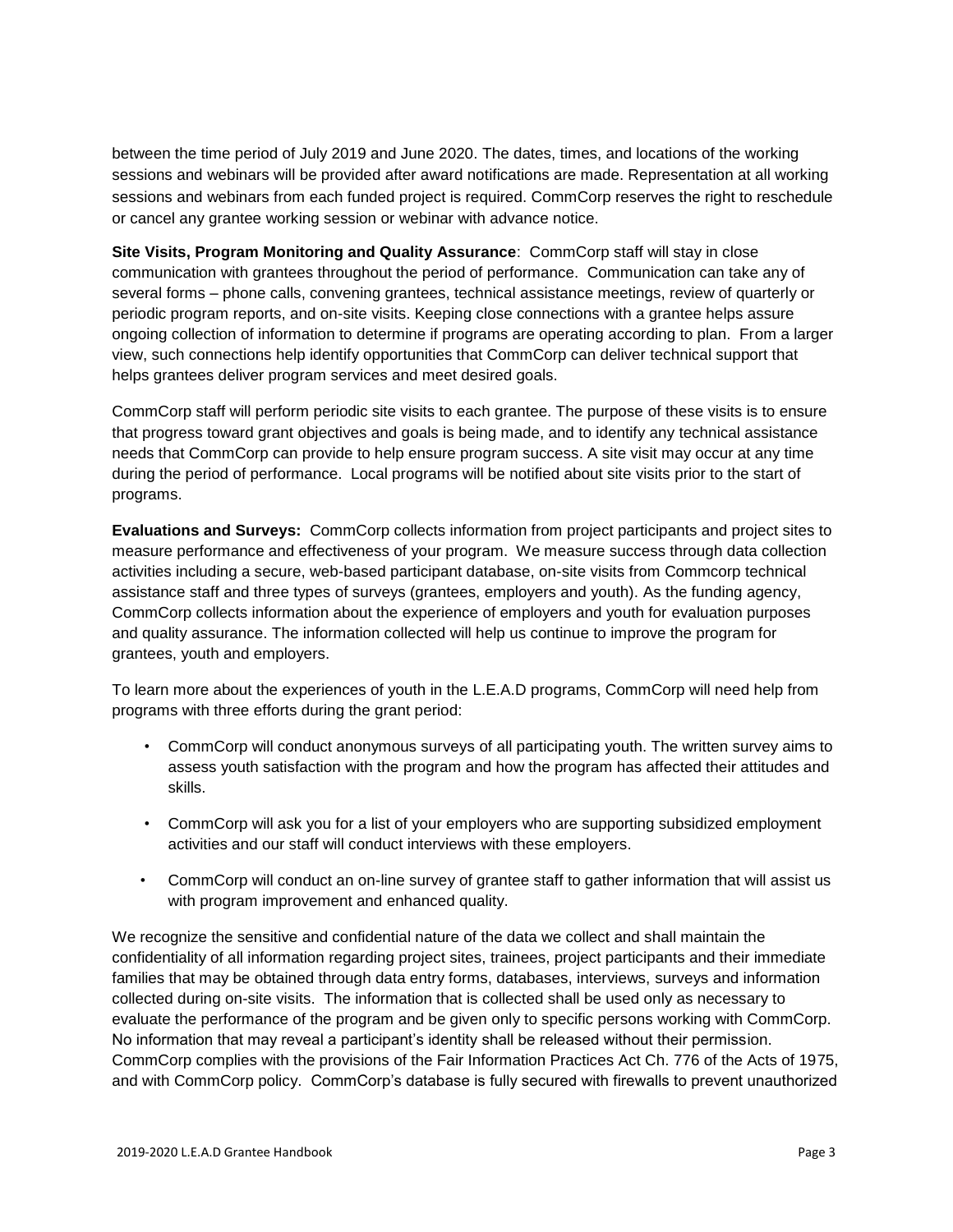users from entering. The database has a SSL (Secure Sockets Layer) Certificate License for all servers that protect data when it passes over the internet between your computer and our server.

Information about DYS-involved youth participating in L.E.A.D programs should be kept strictly confidential. You can help make sure that youth data is private by doing the following:

- If you use paper registration forms or any other paper documentation with youth information on it, keep documents in a locked cabinet or office where only the project coordinator can access them and shred the documents at the end of the grant period.
- Do not share your database login and password with anyone aside from a designated data entry staff person.
- If you must write down your login and password, keep them in a safe place.
- Do not discuss a youth's DYS status, living situation, and other private information with others unless there is a need to share information with specific L.E.A.D or DYS staff members.

**Grant Modifications**: During the course of your project, situations may arise that necessitate a change to the grantee's contract with CommCorp. Such changes may be initiated by either a grantee or by CommCorp's program manager. In some instances, a change must be executed through a formal contract amendment. In others, the change may be approved in writing by your CommCorp program manager without the need for a contract amendment. A grant contract modification is required if any proposed change affects:

- the total award amount;
- more than 10% of any approved budget line item, or shifting funds into a budget line item that was not funded on the approved project budget;
- the performance period (effective dates) of a grant contract;
- contract deliverables; or
- enrollment or outcome goals.

The following changes may be approved in writing by your CommCorp program manager without the need for a formal contract amendment:

- the program timeline;
- the type of education or training services provided; or
- the staffing plan, regardless of changes to the budget.

Note that the program manager may require a contract modification for any of the above-listed changes that constitute a significant revision to the project.

Grantees making unauthorized changes to a scope or budget risk incurring expenses that will be disallowed. Your CommCorp program manager can advise you on the appropriate documentation to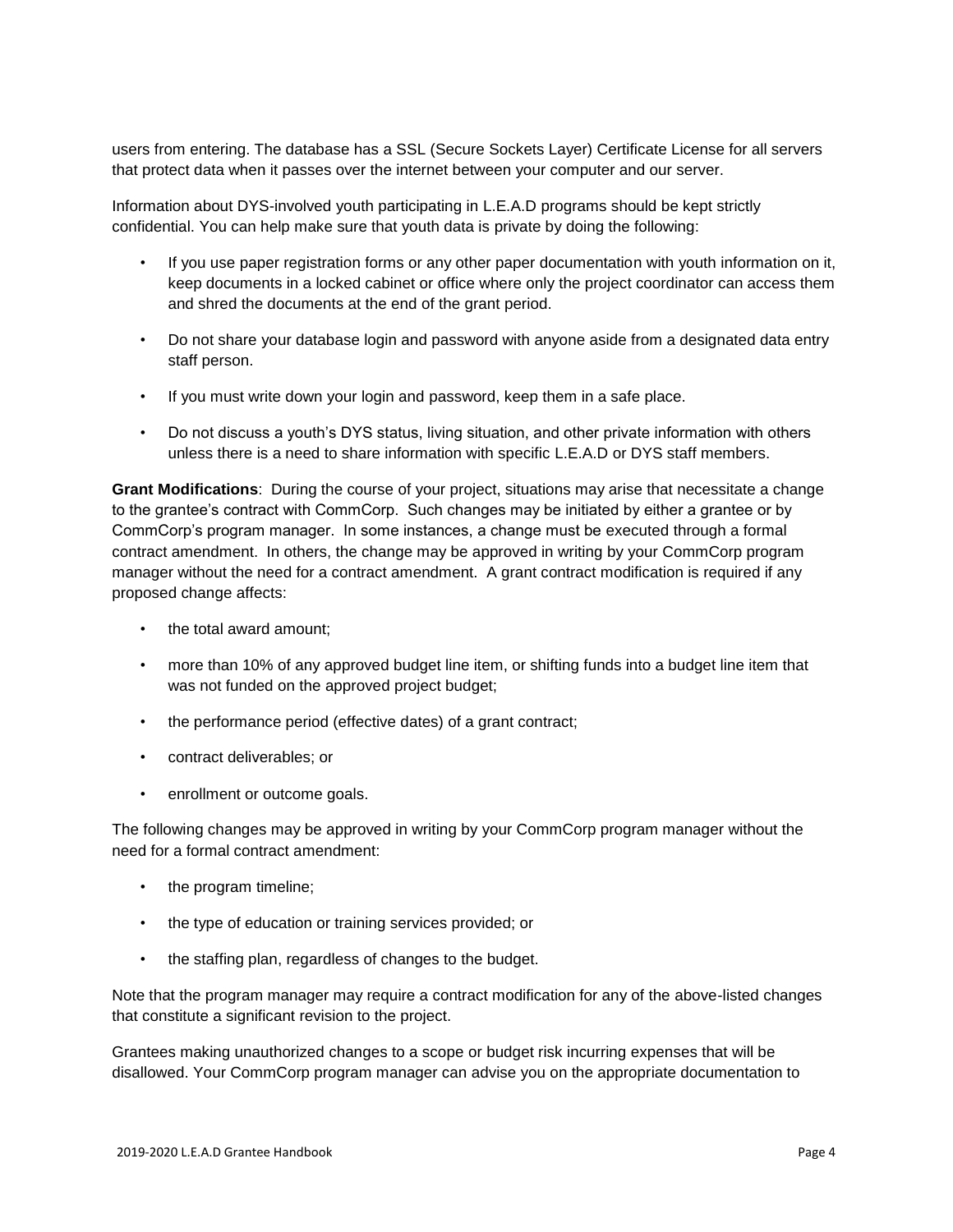submit with your modification request and any concerns they would like to discuss with you prior to finalizing a modification.

Once your program manager approves a modification request that requires a formal amendment, CommCorp will deliver a contract modification to the grantee to be executed by an authorized signatory.

If you have any questions about whether a change to your project requires a modification, we encourage you to consult your program manager to avoid making any unauthorized changes.

## Positive Youth Development Framework

The positive youth development (PYD) framework focuses on the strengths and abilities of young people. The essential features of a PYD approach serve as a compass for designing the services, opportunities, and supports for the L.E.A.D programs.

While maintaining appropriate boundaries, program staff are able to help young people develop in multiple areas of growth – cognitive, social, cultural, emotional, civic, and employability.

The following table provides some suggestions for what a PYD approach might look like in a successful program. The recommendations are meant to support program-level discussion regarding the ways in which such PYD strategies can be best incorporated into your specific program. The suggestions are also meant to encourage us to be more conscious of how we work and interact with young people.

| <b>PYD Principle</b>                                                                                                                  | <b>Considerations for Practice</b>                                                                                                                                                                                                                                                                                                                                                                                                                                                                                                                                                              |  |
|---------------------------------------------------------------------------------------------------------------------------------------|-------------------------------------------------------------------------------------------------------------------------------------------------------------------------------------------------------------------------------------------------------------------------------------------------------------------------------------------------------------------------------------------------------------------------------------------------------------------------------------------------------------------------------------------------------------------------------------------------|--|
| Youth gain both an understanding<br>of and confidence in their abilities<br>across multiple areas of growth.                          | Provide an empowering environment in which youth are able to<br>frequently self-assess their progress.<br>Reward effort, creativity, and willingness to be open to new<br>experiences. This will help youth better understand that trying, and<br>sometimes failing, is an integral part of growth and can help move<br>them towards both their short-term and more distant goals.<br>Encourage the youth to ask questions as they arise.                                                                                                                                                       |  |
| Youth have access to enriching<br>opportunities and environments<br>that foster a sense of control and<br>optimism over their future. | Help youth become agents of their own change by engaging in<br>discussions with them that help to define their sense of identity<br>(who they are and who they can be in the world).<br>Consider focusing initially on "quick wins" – small, short-term, and<br>achievable successes which help to build confidence and trust in<br>working towards longer-term goals.<br>Hire staff who have experience working with a diverse group of<br>young people and who reflect the demographic profile of the youth,<br>as much as possible. Make an extra effort to hire bilingual staff<br>members. |  |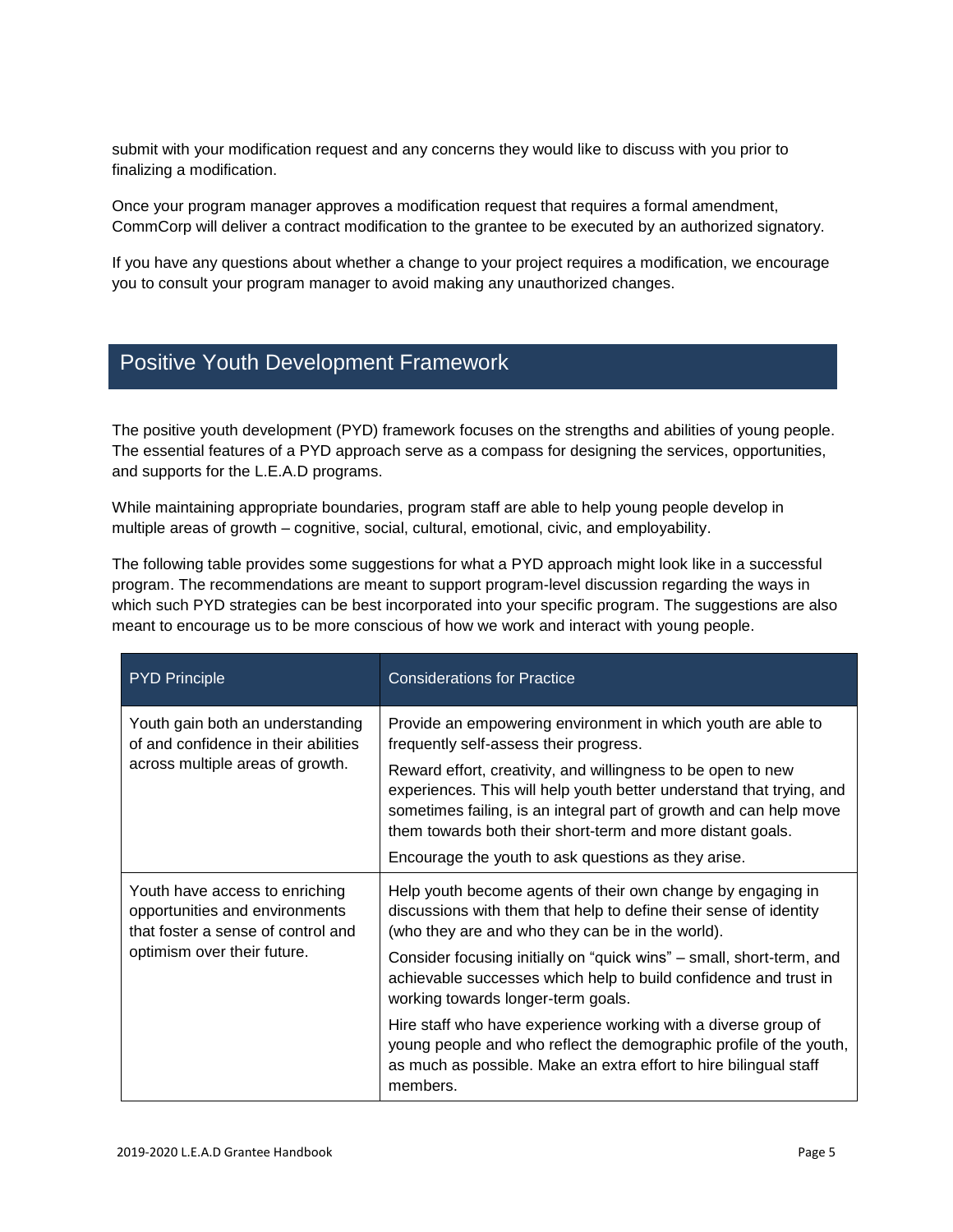|                                                                                                           | Check in with the youth to ensure that all participants feel safe in<br>the program environment. Keep an ear out for any potential<br>conflicts between members of the group and be prepared to<br>intervene as necessary for the safety of the participants.                                           |  |  |
|-----------------------------------------------------------------------------------------------------------|---------------------------------------------------------------------------------------------------------------------------------------------------------------------------------------------------------------------------------------------------------------------------------------------------------|--|--|
| Youth have access to a multitude<br>of opportunities that result in                                       | Frequently and consistently interact with the youth by asking<br>questions and engaging in conversation.                                                                                                                                                                                                |  |  |
| positive, caring, and committed<br>connections.                                                           | Make an effort to know every participant's name (first and last) and<br>confirm with the youth that you are pronouncing it correctly.                                                                                                                                                                   |  |  |
|                                                                                                           | While maintaining appropriate boundaries, provide opportunities<br>for youth to have positive interactions with their peers and with<br>adults in the program whenever possible. Consider, for example,<br>choosing activities that focus on team work versus individual<br>competition.                |  |  |
|                                                                                                           | Take time to reflect on how you're speaking to a young person<br>(tone, volume, word choice). Consider your intended message and<br>reflect on the factors that might be influencing the way in which<br>this message is or is not being heard by the youth.                                            |  |  |
| Youth perceive some control over<br>daily events and have a sense of<br>accountability for their actions. | Offer youth multiple opportunities to have a voice in planning<br>trainings, activities, or daily events in the program. Encourage the<br>young people to set the high expectations of the activity, thus<br>helping them develop a sense of accountability and pride in their<br>leadership abilities. |  |  |
|                                                                                                           | Provide outreach and referrals to Adult Basic Education, literacy<br>training, GED/HiSET services and/or exposure to community<br>college in order to help support goal achievement.                                                                                                                    |  |  |
| Youth are genuinely recognized for<br>their efforts and progress.                                         | Try to give multiple positive comments for every corrective piece of<br>feedback you provide.                                                                                                                                                                                                           |  |  |
|                                                                                                           | Highlight exemplars of youth work and share such successes<br>through newsletters, bulletin boards, or other creative formats.                                                                                                                                                                          |  |  |

# Fiscal Management

**Fiscal Management: Invoicing and Payment:** Upon receipt of a signed executed contract, CommCorp will create a customized Cash Request Form for your use in submitting an invoice for grant payment. This form will include your approved line item budget. All invoicing will be based on your organization's expenses against the approved budget.

Keep the following in mind as you manage your program: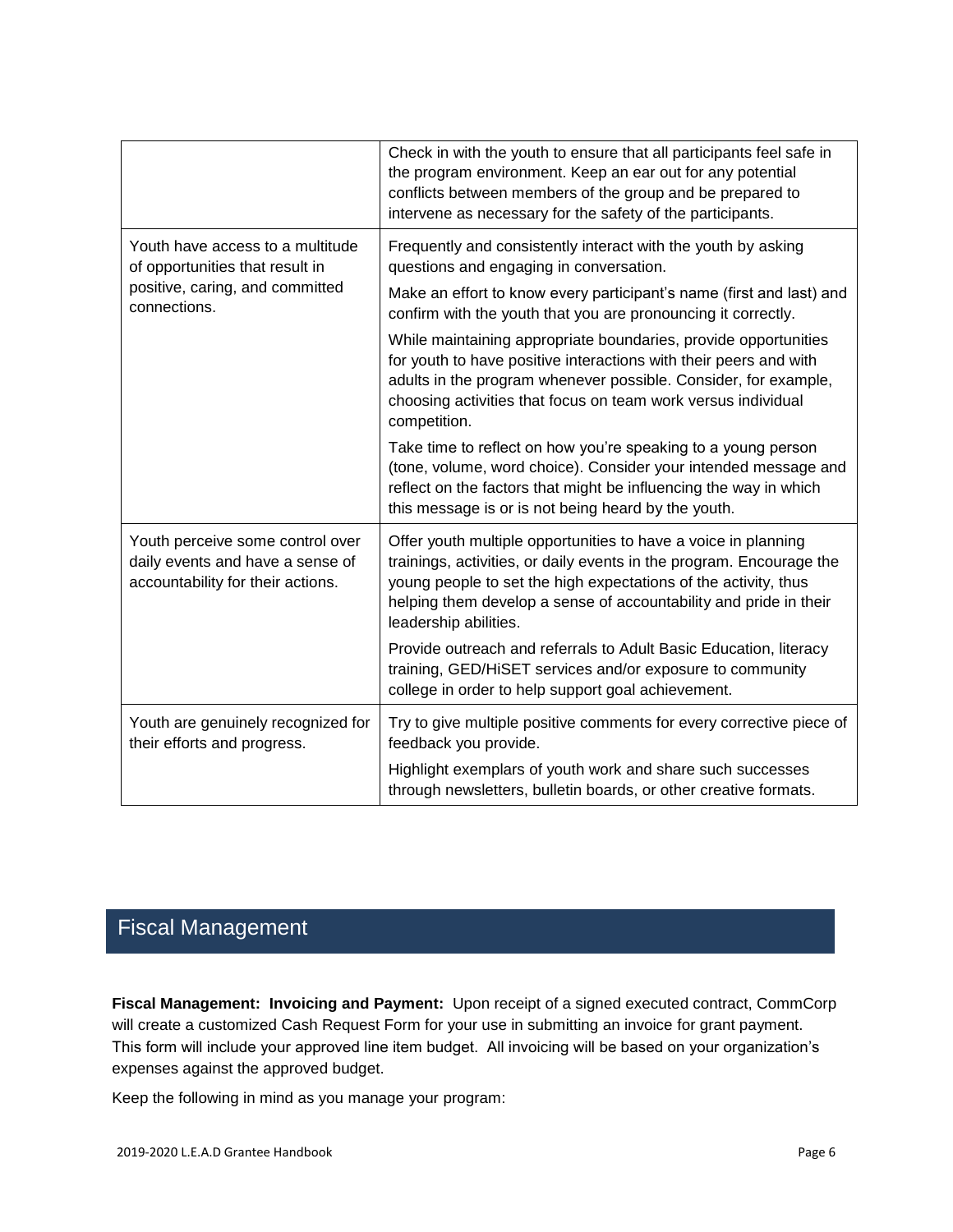- Your organization's system for tracking expenses and submitting a Cash Request Form should be on a cash basis, not an accrual basis.
- All CommCorp grant contracts are awarded as cash reimbursements. That is, CommCorp will reimburse your organization for expenses that are actually paid – you must first incur the expense before requesting reimbursement by CommCorp.
- Grantees may submit a Cash Request Form as often as necessary, but MUST submit one at least **monthly.**
- Submit your Cash Request Form to: Dawn Wakelin, Fiscal Staff, Commonwealth Corporation, 2 Oliver Street, Fifth Floor, Boston MA 02109. The invoice must be signed by a responsible official. Once signed, it may be scanned and submitted via e-mail (along with any backup documentation) to [DWakelin@commcorp.org.](mailto:DWakelin@commcorp.org) Be sure to keep the original signed copy in your local grant files.
- CommCorp has a policy of ensuring that invoices are paid on a "net 30" basis. That is, we will pay your invoice within 30 calendar days of receipt. In most cases, your invoice will be paid much sooner than that.
- **Submit detailed backup documentation with your first two invoices**: All expenses must be supported with detailed documentation. You must submit copies of back-up documentation with your first two grant invoices. CommCorp staff will review the documentation and conduct a brief desk audit to make sure all expenses are supported with documentation. Grantees are encouraged to contact their CommCorp Program Manager to discuss any special situations that may arise, so appropriate documentation can support this expense. If your invoice documentation process goes smoothly, you may submit all subsequent invoices without the backup detail – just make sure that you maintain the backup documentation at the your primary place of business in case CommCorp monitors your grant after the program has ended. In addition, CommCorp may periodically request copies of specific documentation.

**Allowable and Non-allowable Expenses:** Over the several years of administering L.E.A.D grants, grantees have raised questions about allowed and non-allowed expenditures. Your approved line item grant budget will reflect the guidelines listed below. Failure to obtain prior approval from Commonwealth Corporation for expenses outside and/or in excess of these guidelines may result in non-payment from Commonwealth Corporation.

#### *Allowable* expenses include:

- Clothing/uniforms for vocational programming/employment (maximum of \$150 per participant)
- Transportation for youth participants
- Bus/train passes
- Van/bus rental (maximum of \$3,000 during the grant period)
- Food for youth participants (that is calculated on a per participant basis by day);
- Youth stipends or wages Massachusetts minimum wage per hour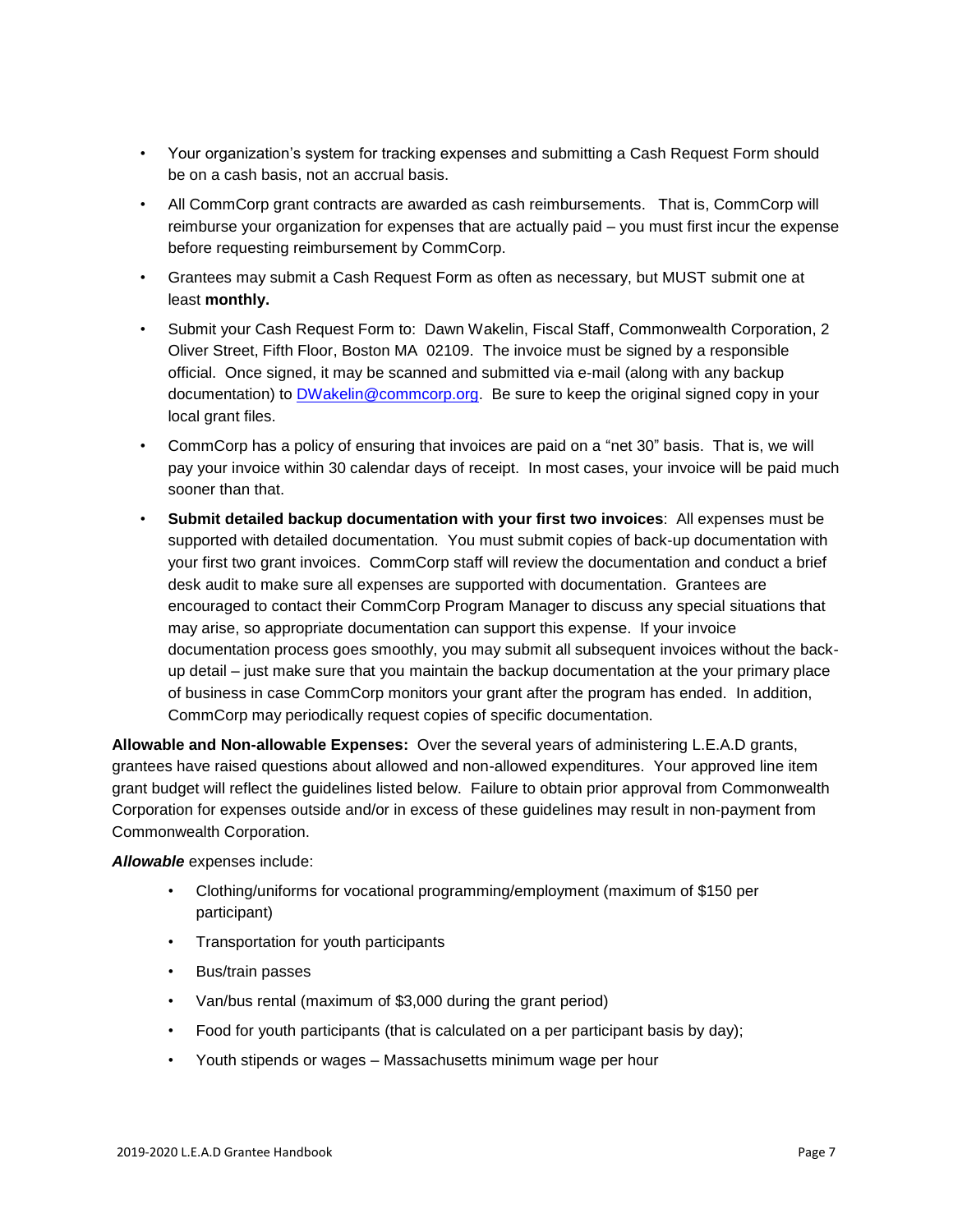- Gift cards or other financial incentives (such as bonuses) for youth are permissible (maximum of \$100 per youth for the duration of the grant period)
- Computer software (maximum of \$500)
- Equipment rental (maximum of \$200)
- Cell phone reimbursement for only the primary program staff person for the grant (maximum of \$40 per month)
- Mileage for program staff in relation to services rendered under the L.E.A.D grant. Reimbursement will be provided for mileage only (at the current reimbursement rate of the grantee's fiscal agent)
- In some cases, GED/HiSET testing fees and driver's licenses/state identification may be expended with prior approval from Commonwealth Corporation. Grant program staff should request these funds first from DYS.

*Non-allowable* expenses include:

- Staff bonuses, incentives and/or gifts
- Equipment (defined as any item of tangible personal property having a per-unit cost greater than \$5,000 and a useful economic life of more than three years). Property purchased with grant funds and used for grant purposes that does not meet the definition of 'equipment' would fall into the budget category of supplies and materials.
- Computers, cameras, iPods, televisions, DVD/VCR Player, computer hardware and/or accessories, laptops, furniture, etc.
- General/administrative costs that exceed 10% of the total budget
- Mileage reimbursement not related to the L.E.A.D grant
- Any expenses in excess of the contracted grant amount or outside the contracted grant period
- Any expenses outside of the approved budget.

**Documentation of Grant Expenses:** Grants management and audit requirements of CommCorp's funding sources require that we be able to account for and document all expenses charged/billed, and that all charges are real and allowable. Therefore, all expenditures that a grantee charges to a CommCorp grant must be supported with detailed back-up documentation. Failure to follow this policy and maintain and provide the required documentation when requested may result in corrective action. This will, at a minimum, require the grantee to submit full documentation with all subsequent invoices. In addition, previously-invoiced expenses may be disallowed if documentation cannot be produced for the item(s) in question. The table below lists the types of documentation acceptable for each category of expenses.

| <b>Expectations for Documenting Grant Expenses</b> |                                                                               |  |  |
|----------------------------------------------------|-------------------------------------------------------------------------------|--|--|
| Line Item                                          | <b>Acceptable Documentation</b>                                               |  |  |
| <b>Project Staff Salaries</b>                      | Proof of salary charges, such as a General Ledger payroll report or register; |  |  |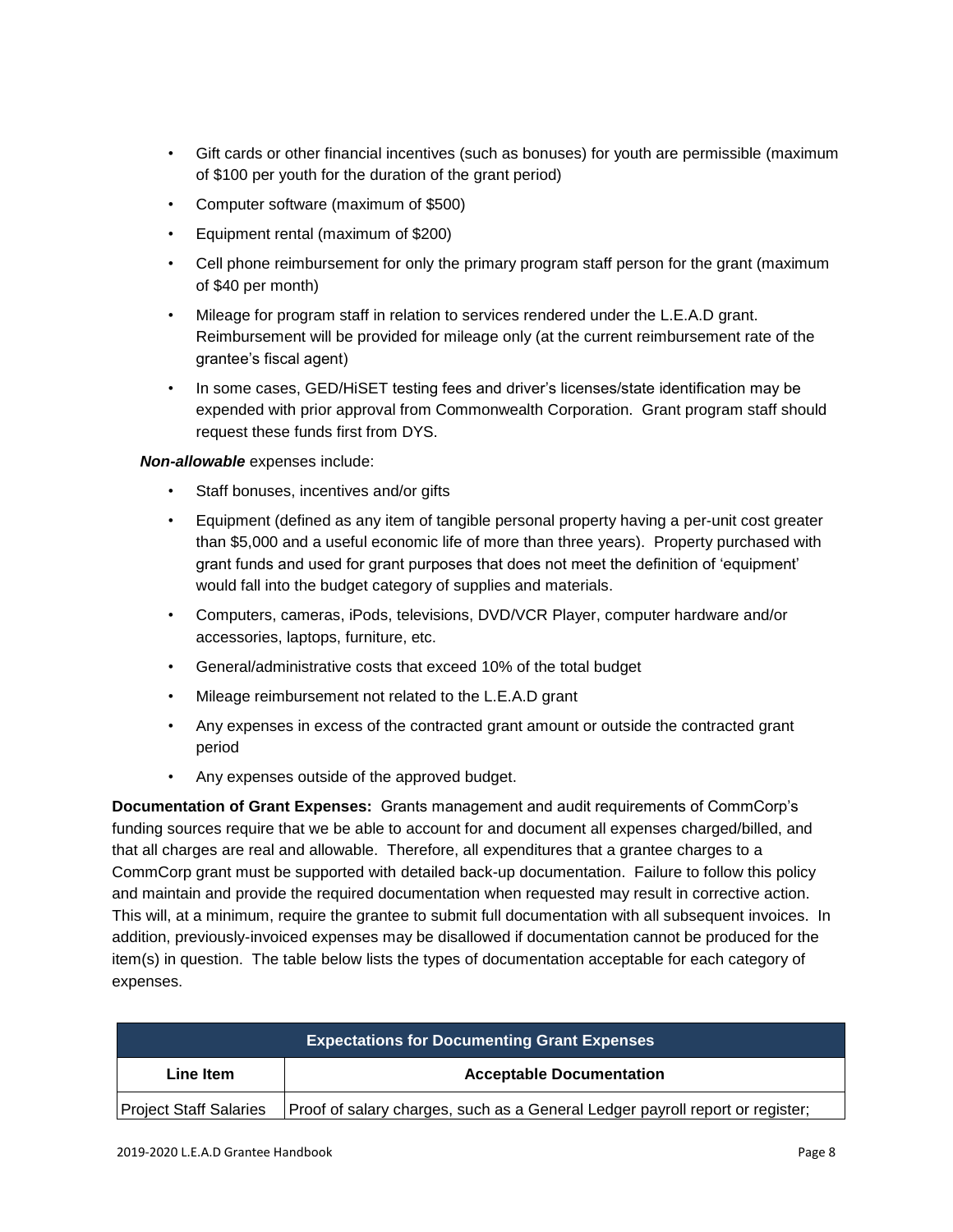| (this includes program<br>management, data                                                                                      | pay-period timesheets that detail the actual hours worked on the project,<br>counter-signed by a supervisor.                                                                                                                                                                                                                                                                                                                                             |
|---------------------------------------------------------------------------------------------------------------------------------|----------------------------------------------------------------------------------------------------------------------------------------------------------------------------------------------------------------------------------------------------------------------------------------------------------------------------------------------------------------------------------------------------------------------------------------------------------|
| entry, recruitment and<br>all other program staff<br>who deliver services<br>and are directly<br>charged to the grant<br>award) | Note: Staff from your organization who work on multiple grant funded projects<br>must maintain a periodic timesheet documenting the actual hours worked on<br>each grant funded project. There must be a direct chain that connects the<br>number of grant hours reflected on a staff timesheet with a payroll amount<br>charged to the grant on the organization's accounting system.                                                                   |
| <b>Project Staff Fringe</b><br><b>Benefits</b>                                                                                  | Grantees can expense fringe benefits as a percentage of salary charges, but<br>must document the basis for the Fringe Benefit rate - by either providing (a) a<br>copy of an indirect cost rate agreement approved by a cognizant federal or state<br>agency, if any; or (b) a listing that shows the components of fringe benefits that<br>are included in the rate, and signed by the grantee's chief fiscal officer or chief<br>executive officer.    |
|                                                                                                                                 | Grantees may be reimbursed for the payment of actual costs incurred in grant-<br>related travel if this is an approved budget item. Such payments must be<br>consistent with the grantee's organizational policies on employee<br>reimbursement.                                                                                                                                                                                                         |
| Travel                                                                                                                          | Documentation must consist of photocopies of your organization's Travel<br>Voucher/Expense Reimbursement Form showing date, type of expense,<br>amount of expense, employee signature, supervisor approval, and copies of all<br>receipts. If your organization is selected for fiscal monitoring by CommCorp<br>staff, you will need to provide a copy of your travel reimbursement policy.                                                             |
| Telephone &<br>Communications                                                                                                   | Grantee may be reimbursed for the actual costs of cell phone charges that are<br>included in the approved budget and are relevant to the grant. Document with a<br>photocopy of receipts or invoices, and show the basis for allocating that cost,<br>plus an explanation of the apportionment to the project. Long distance charges<br>may be highlighted and itemized on a monthly phone bill from your<br>organization's telecommunications provider. |
| <b>Equipment Purchase</b>                                                                                                       | Not permitted.                                                                                                                                                                                                                                                                                                                                                                                                                                           |
| Postage & Mailings                                                                                                              | Grantee may be reimbursed for actual costs of postage, mailing, delivery, and<br>shipping charges that are relevant to the grant. Document with a photocopy of<br>receipts or invoices, and show the basis for allocating that cost, plus an<br>explanation of the apportionment to the project.                                                                                                                                                         |
| Publications, Printing<br>and<br>Copying                                                                                        | Grantee may be reimbursed for actual costs of printing, publications, and<br>photocopying that are relevant to the grant. Document with a photocopy of<br>receipts or invoices, and show the basis for allocating that cost, plus an<br>explanation of the apportionment to the project.                                                                                                                                                                 |
| <b>Meeting Expenses</b>                                                                                                         | Grantee may be reimbursed for actual costs of meeting space, lodging, and<br>food-related costs (if specifically allowed by the terms of the grant award) for<br>training or other convenings that are part of the delivery of grant-related<br>program services. Provide photocopies of all receipts or invoices.                                                                                                                                       |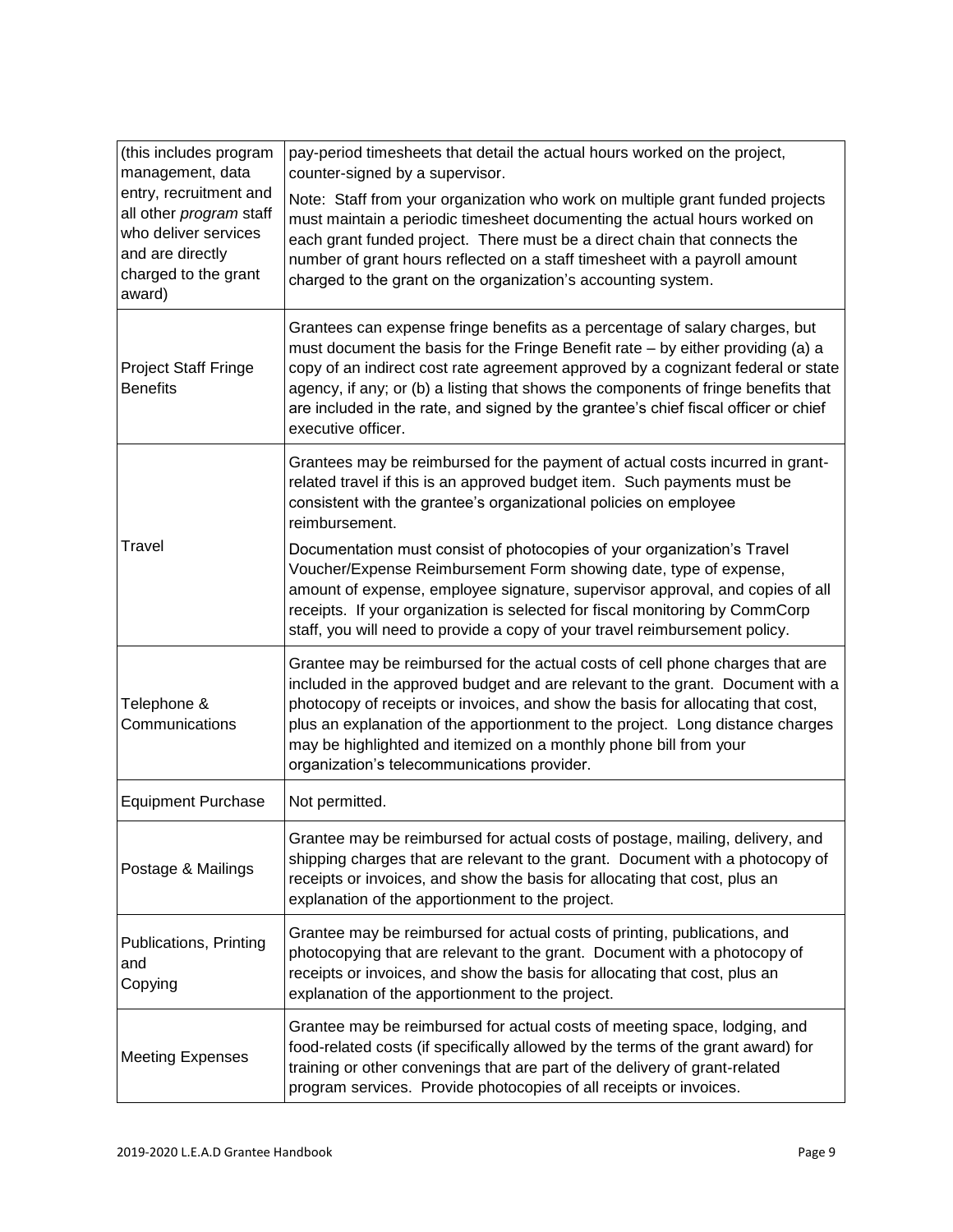| Office Supplies and<br><b>Materials</b>                                                    | Grantee may be reimbursed for actual costs of office supplies and materials that<br>are related to grant-related services. Provide photocopies of all receipts or<br>invoices, and show the basis for allocating that cost, plus an explanation of the<br>apportionment to the project.                                                                                                                                                                                                                          |  |  |  |
|--------------------------------------------------------------------------------------------|------------------------------------------------------------------------------------------------------------------------------------------------------------------------------------------------------------------------------------------------------------------------------------------------------------------------------------------------------------------------------------------------------------------------------------------------------------------------------------------------------------------|--|--|--|
| <b>Participant Support</b><br>Services (e.g.,                                              | Grantee may be reimbursed for the actual costs of payments made to youth or<br>others for support services, bus passes, transportation, clothing and uniforms,<br>tools, or other expenses that are a part of the approved delivery of grant-related<br>services. All such costs must be documented with photocopies of receipts (for<br>all payments made to vendors or other third-parties).                                                                                                                   |  |  |  |
| transportation,<br>clothing, tools)                                                        | For awards to youth participants, grantee must provide documentation that<br>shows the name of the youth receiving a payment, the purpose, the amount, the<br>date, a signature of each youth showing that the payment was received, and a<br>counter-signature of a representative of the grantee (employer/supervisor,<br>program manager, or caseworker) acknowledging the delivery of the payment.                                                                                                           |  |  |  |
|                                                                                            | Grantee may be reimbursed for the actual costs of payments to youth as<br>payroll, work experience, stipends, or incentives, including any associated<br>federal or state withholding taxes, FICA, etc.                                                                                                                                                                                                                                                                                                          |  |  |  |
| <b>Gift Cards</b>                                                                          | For payroll, include copies of timesheets for each pay period included in the<br>grantee's invoice, signed by the youth and his / her supervisor. Include copies<br>of payroll ledgers from your accounting system (or external payroll provider)<br>and/or copies of cancelled paychecks.                                                                                                                                                                                                                       |  |  |  |
|                                                                                            | For gift cards, grantee must provide documentation that shows the purpose of<br>the gift card, name of the youth receiving a payment, a signature of each youth<br>showing that the payment was received, the date of payment, and a counter-<br>signature of a representative of the grantee (employer / supervisor, program<br>manager, or caseworker) acknowledging the delivery of the gift card.                                                                                                            |  |  |  |
| Consultants, trainers,<br>and Other Professional<br>Service providers or<br>subcontractors | Grantee may be reimbursed for the actual costs of payments to consultants and<br>other subcontractors. Grantees must provide a copy of a dated, itemized, and<br>signed invoice from each contractor, countersigned by an authorized<br>representative of grantee. The invoice from a contractor must clearly describe<br>the product or service that was provided under contract. Grantee must be<br>prepared to relate the expense to a required product or service described in<br>your CommCorp grant award. |  |  |  |

**Indirect Cost Rates:** The costs of administration are that allocable portion of necessary and allowable costs that are associated with the overall management and administration of the project and which are not related to the direct provision of workforce investment activities. These costs can be both personnel and non-personnel and both direct and indirect. Indirect costs are costs incurred for common or joint objectives that are not easily identifiable to a single cost objective and benefit multiple programs. Grantees may not charge more than 10% of costs as indirect costs. Grantees must submit each cash request form (invoice) showing a simple, mathematical amount for indirect or administrative costs amounting to 10% of the total direct costs that appear in the invoice.

**Grant Closeout:** CommCorp will close out the award when all applicable administrative actions and all required work of the grant has been completed, or when the period of performance of a grant contract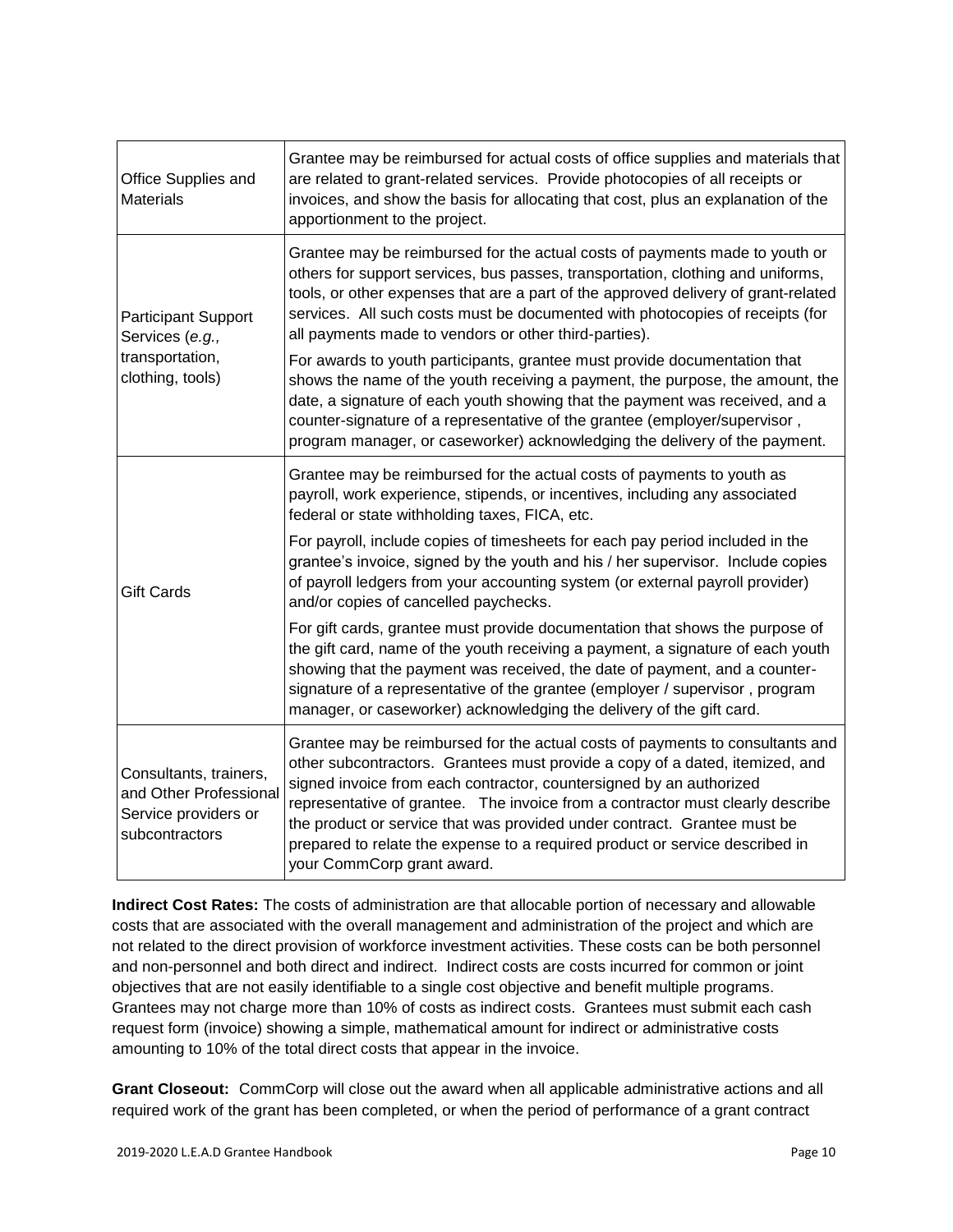ends.Within 30 days after the expiration or termination of a grant, the grantee must submit all financial, performance, and other reports required as a condition of the grant. Upon written request by a grantee, the CommCorp program manager may extend this timeframe in writing.

Closeout events include:

- Submission of a final performance or progress report;
- Submission of a final invoice;
- Entry of all required data regarding program participants in the appropriate database or, with the permission of your CommCorp program manager, the alternative provision of required data fields in a readable electronic file; and
- An inventory of all equipment, if any, acquired with grant funds for which it is accountable

CommCorp will, within 30 days after a grantee completes its required closeout actions, make upward or downward adjustments to the allowable costs and make prompt payment to the grantee for allowable reimbursable costs.

CommCorp reserves the right to inspect program or project records, or to conduct a fiscal or program monitoring following grant closeout. A grantee must immediately refund to CommCorp any amount paid to it by CommCorp that is determined to be a disallowed cost.

**Program and Fiscal Monitoring:** Program Monitoring is undertaken by CommCorp staff to review specific program activities and operations.Basic monitoring data serve a preventive maintenance function, by reviewing key program elements such as participant attendance, number of program hours, and successful delivery of program outcomes such as subsidized employment or vocational training. For example, if absentee or student turnover rates reach a high level some immediate action may be required to stabilize the program.

In order to comply with CommCorp's program expectations, all programs should maintain the following:

#### **A. Program Records**

- A daily participant log/list that is dated and can be shared weekly with DYS staff.
- Weekly timesheets that identify the date/hours and program component that are signed by youth and an authorized program staff member.
- A check payment log that is signed by the youth and program staff when checks are distributed to youth.
- A uniform log that is signed by the youth and program staff when uniforms/boots are distributed to youth
- A log of gift cards that include the purpose of the gift card and a youth and staff signature for distribution of cards.
- I-9 documentation (U.S. Department of Homeland Security Employment Eligibility Verification) for all participating youth and staff. The I-9 form and instructions are available on-line at [http://www.uscis.gov/files/form/i-9.pdf.](http://www.uscis.gov/files/form/i-9.pdf)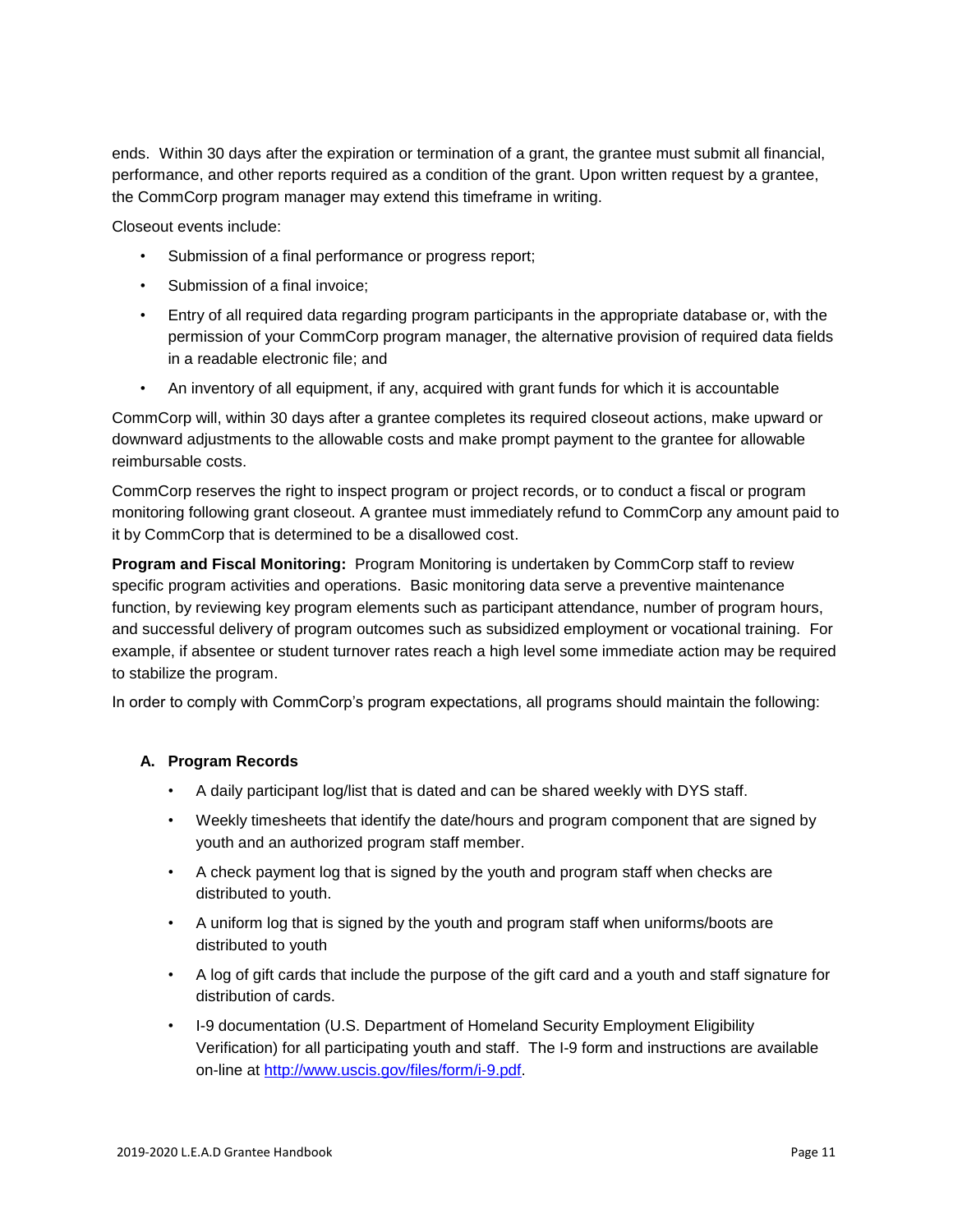#### **B. Fiscal Records**

- A payroll ledger that accurately and clearly identifies all payroll payments made to youth and participating L.E.A.D staff
- Cancelled checks for all individuals listed on the payroll ledger
- Original receipts for all program expenses

Monitoring is a key step in ensuring that program resources entrusted by CommCorp's funders are being spent appropriately for the purposes they were intended. We want to ensure full confidence that public funds in our care are being expended appropriately and efficiently. Accordingly, grantees are subject to fiscal and program monitoring of their grant and grant-funded activities. CommCorp's monitoring is a process that assesses the quality of internal control performance, allowable expenditures and compliance with applicable laws and regulations.

Contract monitoring consists of a variety of activities that take place throughout each program period. Each time a grantee submits an invoice or Cash Request Form, the invoice is reviewed against the grant contract and approved budget. Overall spending patterns are assessed. Database reports, information from technical assistance providers, program issues and needs identified by grantees are also considered for performance and program delivery.

At CommCorp, we carry out fiscal monitoring to a selected subset of grantees each fiscal year. If a grantee is selected for an on-site fiscal monitoring, a CommCorp staff member will arrange a convenient time to conduct the monitoring. Typically, the grantee will be asked to provide a copy of a General Ledger report showing all expenses charged to the grant, organized by line item or budget category. A sample of expense items will be selected for full review – this 'transaction testing' comprises a significant portion of an on-site review. Monitors will examine a representative sample or cross-section of the items that make up the various classes of expenses. Sampling implies gathering evidence to use as a basis for making valid inferences about the characteristics of the population as a whole. The characteristics of most concern when conducting monitoring are the effectiveness of control procedures, the accuracy of transaction processing, the reliability of grantee records and systems, and the accuracy of account balances.

#### **Our fiscal monitoring protocol consists of the following:**

- **General Ledger.** Grantee must provide a copy of the General Ledger detail from its accounting software showing all expenses charged to the grant. Monitors will compare line item totals as expressed on the General Ledger report with invoices the grantee has submitted to CommCorp for grant payments. Monitors will investigate any variances by tracking individual expenses coded to the program.
- **Payroll Testing and Consistency.** Monitors will obtain all grantee payroll detail for both program staff and youth (if youth wages are a component of the program being monitored). Staff will compare payroll totals with General Ledger totals for wages and fringe benefits. Monitors will draw a sample of transactions to determine the connection between timesheet, payroll registers, and coding of wages and benefits in the General ledger account. Monitors will identify specific pay period(s) and review copies of timesheets, payroll ledger/register, and reconcile payroll to the Ledger and to the invoice.
- **Other Expense Items.** Monitors will sample a subset of transactions in other budget categories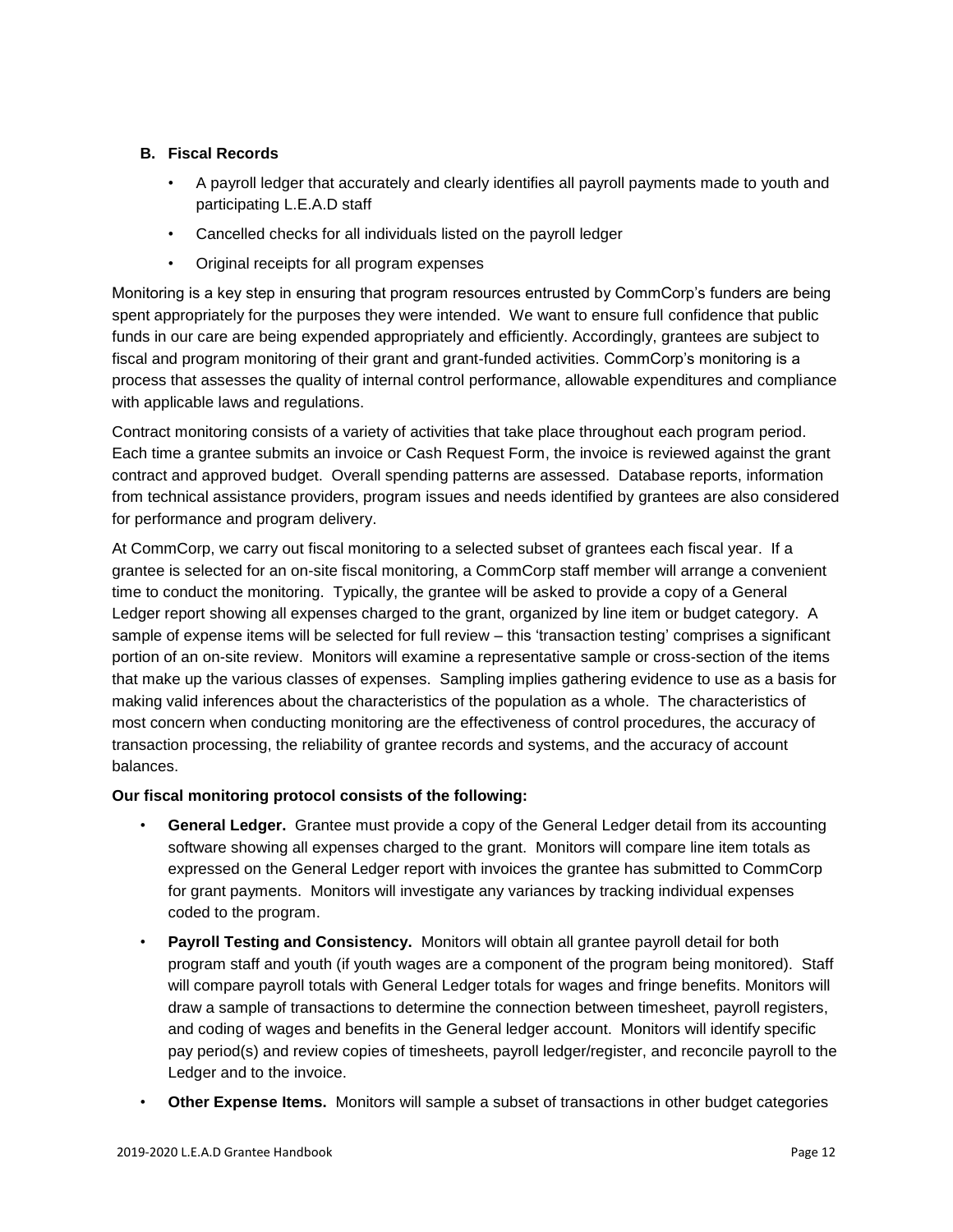(*e.g.,* supplies, travel, consultants) and test all related back-up documentation. Monitors will reconcile expense entries to invoiced amounts. In some cases, monitors will also obtain copies of grantee finance, HR, and employee policies to determine the consistency of sampled transactions with the stated policy of the organization.

Some expenses for some grantees are made on an allocated basis – rent, utilities, MIS, and indirect costs are examples where allocated costs are a common way organizations use to allocate operational expenses across multiple grants or funding streams. Monitors may review cost allocation plans to determine when expenses are allocated, the methods used in allocation, to verify that expenditures are allocated in accordance with the plan, and to ensure that allocated costs expensed to a CommCorp grant are reasonable.

If an indirect cost rate is used, monitors will verify that the rate has been approved by an appropriate cognizant agency and that the rate has been properly applied to the program. If an indirect cost rate is not used, monitors will review the level of administrative overhead applied to the contract, verify the costs that serve as the basis for the rate and verify that the rate is being properly applied and appropriately updated. Monitors will also ensure that the costs that are part of the overhead rate are not also being directly charged.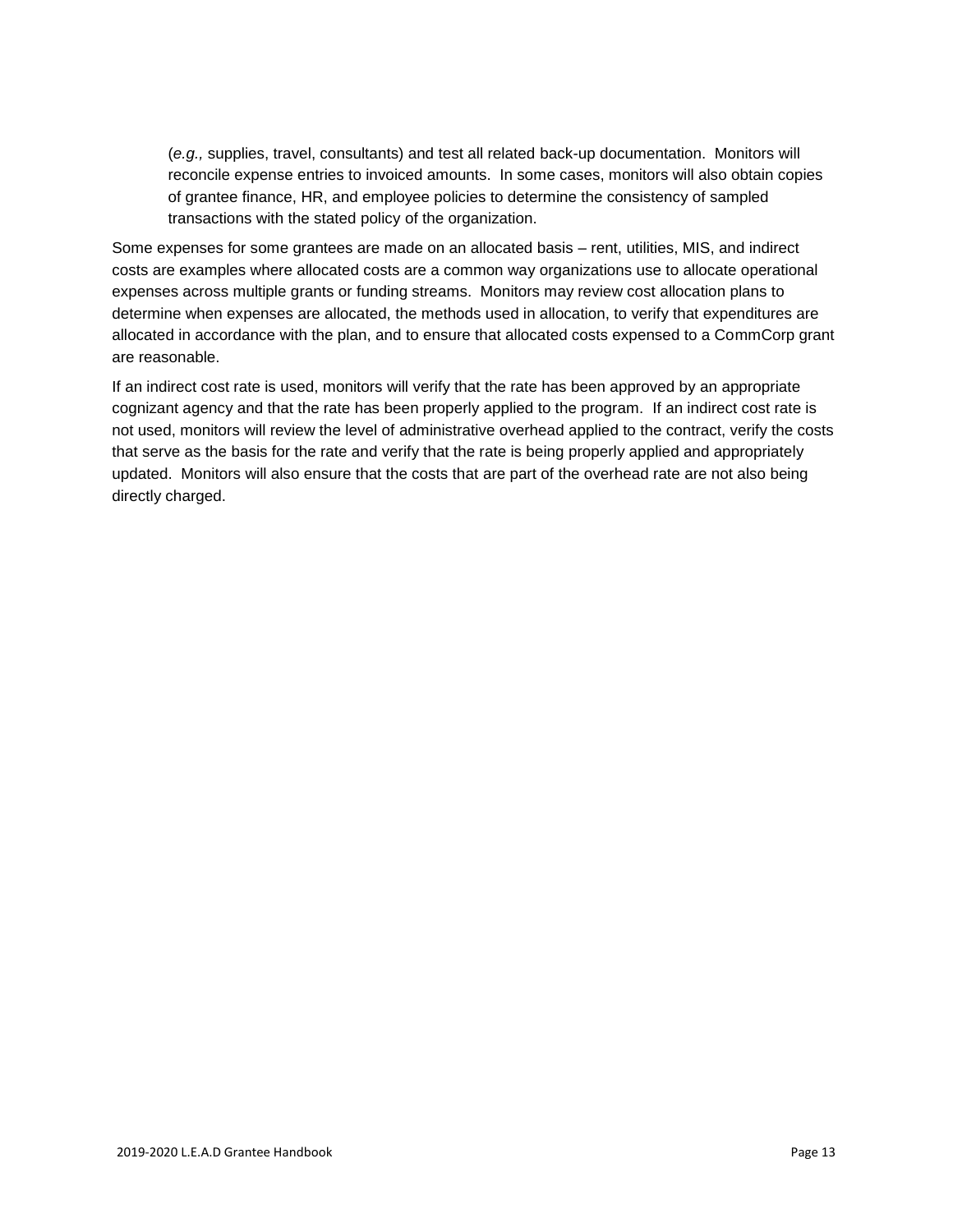## Miscellaneous Provisions and Requirements

**Media and Communications:** DYS requires each grantee to adhere to DYS policies and practices related to the use of images of youth committed to the Department's care. A grantee organization may not photograph or take video of any DYS clients, facilities, employees, or identify clients in any manner, in any publications without prior signed written approval of the department in advance of taking of any photographs or video of young people. Additionally, all press releases associated with any project that mentions DYS or a DYS young person must be approved by the DYS Central Office in advance of contact with the press. Please contact the L.E.A.D program manager or your TA to assist you in obtaining approval.

**Information Security.** Several recent actions by the Massachusetts General Court and the Governor affect information security – making sure that personal and private information of individuals is safeguarded against unauthorized disclosure. CommCorp and all of its grantees and sub-grantees are required to follow all reasonable and appropriate security procedures and practices necessary to protect personal information related to clients, customers, applicants or participants from unauthorized access, destruction, use, modification, disclosure, or loss.

Your grant agreement includes provisions regarding information security. We urge you to read and comply with all of the security policies issued by the Commonwealth of Massachusetts, and to ensure full compliance by your employees, contractors, sub-grantees and subcontractors. If you become aware of any event that involves unauthorized disclosure or destruction of personal information, you are required to notify CommCorp and take further steps to avoid an additional breach of security.

CommCorp has policies and controls in place to provide reasonable assurance that security objectives are addressed. Our written information security policy is part of a comprehensive program that ensures that we:

- Collect quantity of personal information and data reasonably needed to accomplish legitimate purpose
- Securely store and protect personal information and data against unauthorized access, destruction, use, modification, disclosure and loss
- Disclose personal information and data only on a need to know basis
- Destroy personal information and data as soon as it is no longer needed or required to be maintained under state or federal law
- Address administrative, technical, and physical safeguards

CommCorp has incorporated information security requirements into all grant agreements. For example, a form titled Contractor Certification of Compliance with Commonwealth Corporation's Information Security Policy is a part of your executed grant agreement. The policy is available at [www.commcorp.org/](http://www.commcorp.org/%20documents/CommCorpInformationSecurityPolicy03-01-2010.pdf)  [documents/CommCorpInformationSecurityPolicy03-01-2010.pdf.](http://www.commcorp.org/%20documents/CommCorpInformationSecurityPolicy03-01-2010.pdf)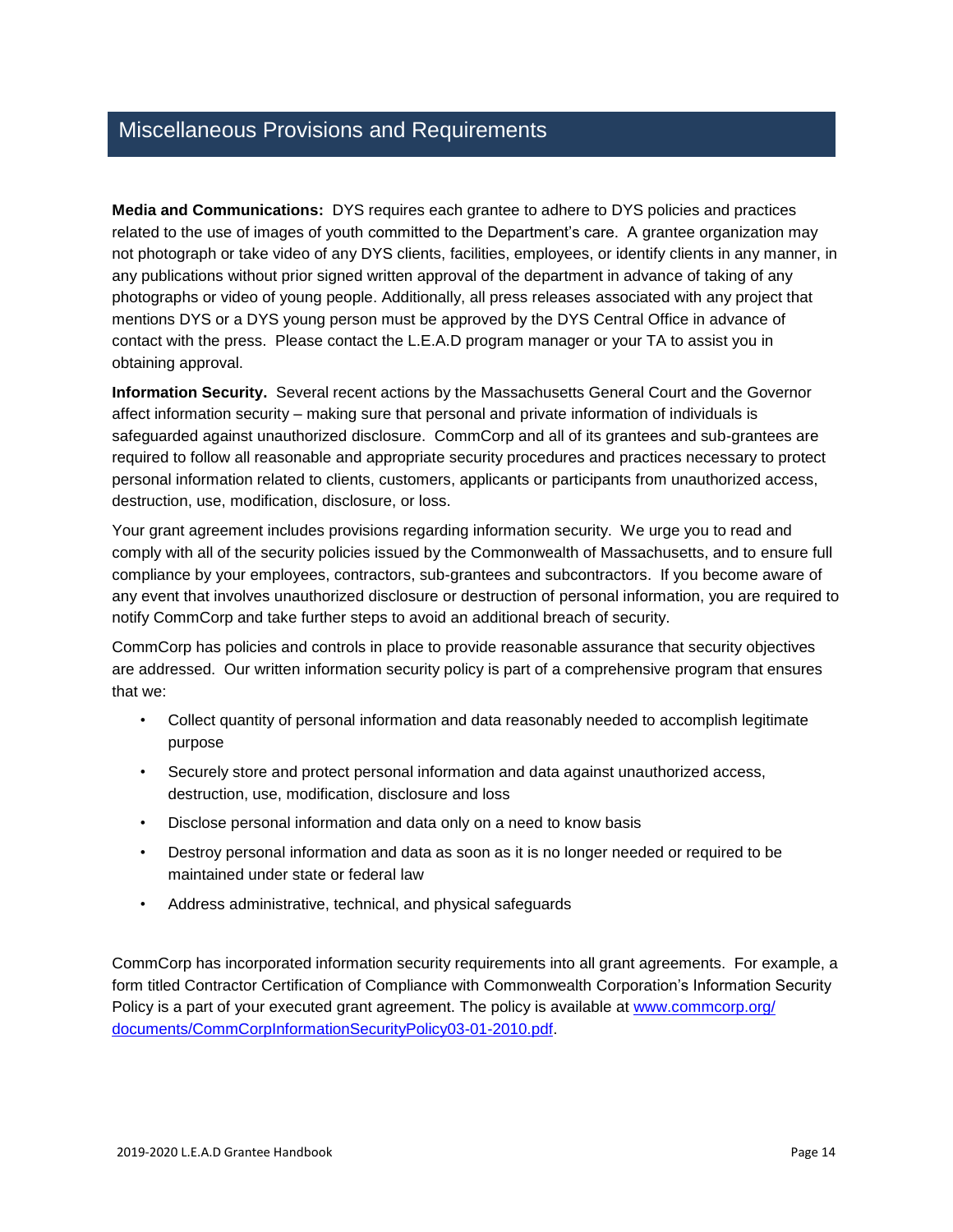## **Sample L.E.A.D Program Referral Form**

| First Name                           |                        | Last Name                                                                                                                                                                                                                      |  |                                                                                         | Nick Name |  |
|--------------------------------------|------------------------|--------------------------------------------------------------------------------------------------------------------------------------------------------------------------------------------------------------------------------|--|-----------------------------------------------------------------------------------------|-----------|--|
| Street Address (PO Box)              |                        | City                                                                                                                                                                                                                           |  | State                                                                                   | Zip       |  |
|                                      |                        |                                                                                                                                                                                                                                |  |                                                                                         |           |  |
| Daytime phone                        |                        | <b>Evening Phone</b>                                                                                                                                                                                                           |  | $\begin{tabular}{ll} ( & ) \\ \hline \textbf{Cell Phone (if applicable)} \end{tabular}$ |           |  |
| Parent/Legal Guardian                |                        |                                                                                                                                                                                                                                |  |                                                                                         |           |  |
| First Name                           | Last Name              | Relationship                                                                                                                                                                                                                   |  | Telephone number(s)                                                                     |           |  |
| <b>Emergency Contact:</b>            |                        |                                                                                                                                                                                                                                |  |                                                                                         |           |  |
| First Name                           | La st Name             | Relationship                                                                                                                                                                                                                   |  | Telephone number (s)                                                                    |           |  |
| <b>DYS</b>                           |                        |                                                                                                                                                                                                                                |  |                                                                                         |           |  |
|                                      |                        |                                                                                                                                                                                                                                |  |                                                                                         |           |  |
|                                      |                        |                                                                                                                                                                                                                                |  |                                                                                         |           |  |
|                                      |                        | Has the youth completed a CDM?___________ (If available, please attach a copy)                                                                                                                                                 |  |                                                                                         |           |  |
|                                      | (Empower Your Future)? | Has the youth completed products (i.e., final projects from assessment or treatment, rollercoaster) from the EYF                                                                                                               |  |                                                                                         |           |  |
| (If available, please attach a copy) |                        |                                                                                                                                                                                                                                |  |                                                                                         |           |  |
|                                      |                        | Other: Contact Contact Contact Contact Contact Contact Contact Contact Contact Contact Contact Contact Contact Contact Contact Contact Contact Contact Contact Contact Contact Contact Contact Contact Contact Contact Contact |  |                                                                                         |           |  |

## Referral for L.E.A.D Initiative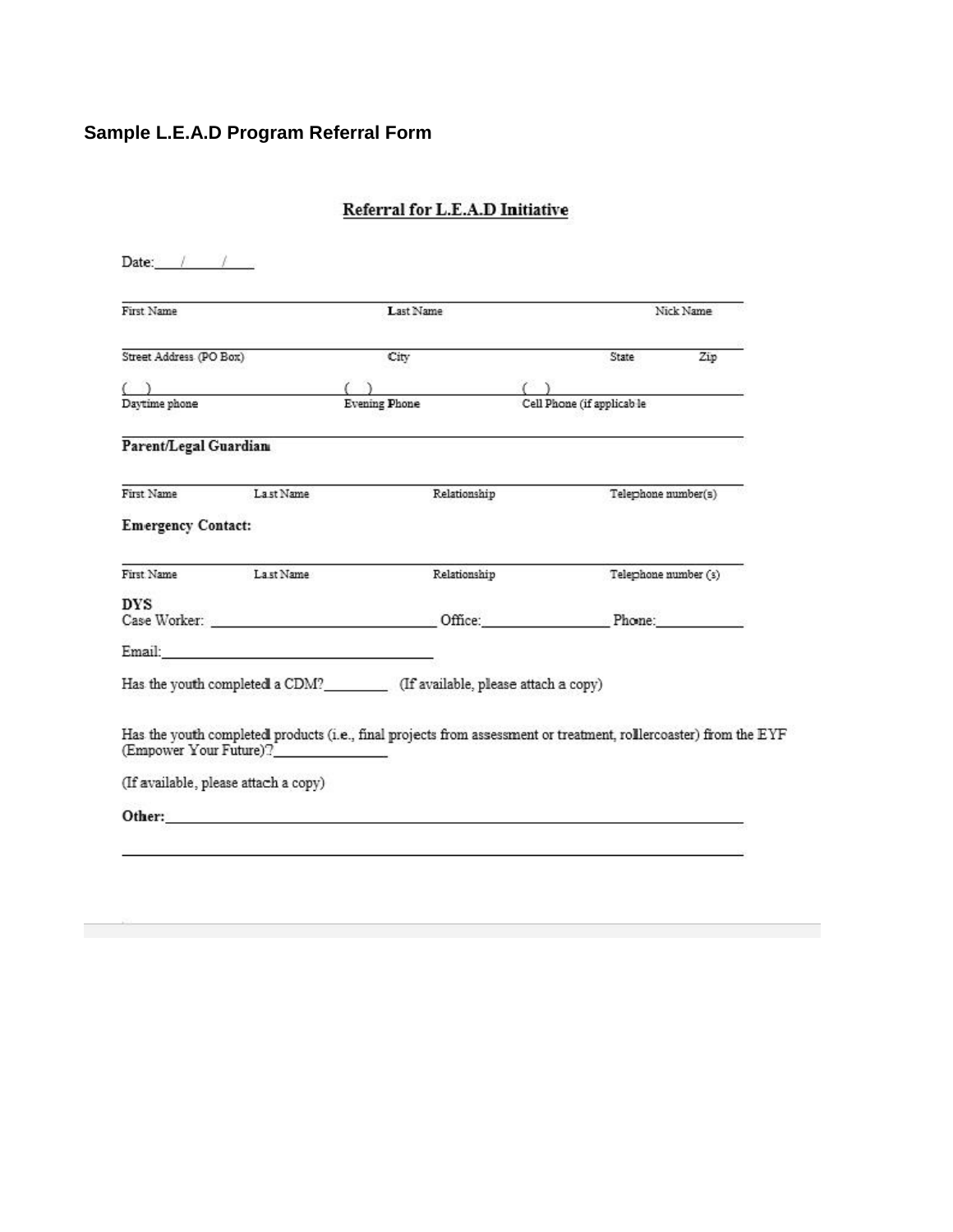| 1. Is the participant a YES (Youth Engaged in Services)?<br>Yes<br>No <sup>-</sup>                                                                                                                                                                                                                                                                                                                                                      | 2. Is the participant a youthful offender?<br>Yes<br>No.                                                                                                                          |
|-----------------------------------------------------------------------------------------------------------------------------------------------------------------------------------------------------------------------------------------------------------------------------------------------------------------------------------------------------------------------------------------------------------------------------------------|-----------------------------------------------------------------------------------------------------------------------------------------------------------------------------------|
| 3. Date of Birth: (mm/dd/yyyy)                                                                                                                                                                                                                                                                                                                                                                                                          | 4. Gender: Male Female                                                                                                                                                            |
| 5. Race (select one):<br>American Indian/Alaska Native<br>Asian<br>Black or African American<br>Native Hawaiian or Other Pacific Islander<br>White<br>Two or more races<br>Other                                                                                                                                                                                                                                                        | 6. Ethnicity:<br>Latino/Hispanic, any race<br>Not Latino/Hispanic                                                                                                                 |
| 7. Educational status at time of enrollment:<br>Enrolled in a comprehensive high school<br>Enrolled in vocational/technical high school<br>Enrolled in alternative education high school<br>Enrolled in community college<br>Enrolled in post-secondary vocational training<br>program<br>Enrolled in other post-secondary program<br>Not enrolled in school.<br>9. Does the participant have any certifications? If so,<br>please list | 8. Does the participant have a high school diploma or<br>GED/HISET?<br>High school diploma<br><b>GED/HISET</b><br>Neither<br>10. Is the youth currently employed and if so where? |
|                                                                                                                                                                                                                                                                                                                                                                                                                                         |                                                                                                                                                                                   |

#### The Following documents are required at start of orientation:

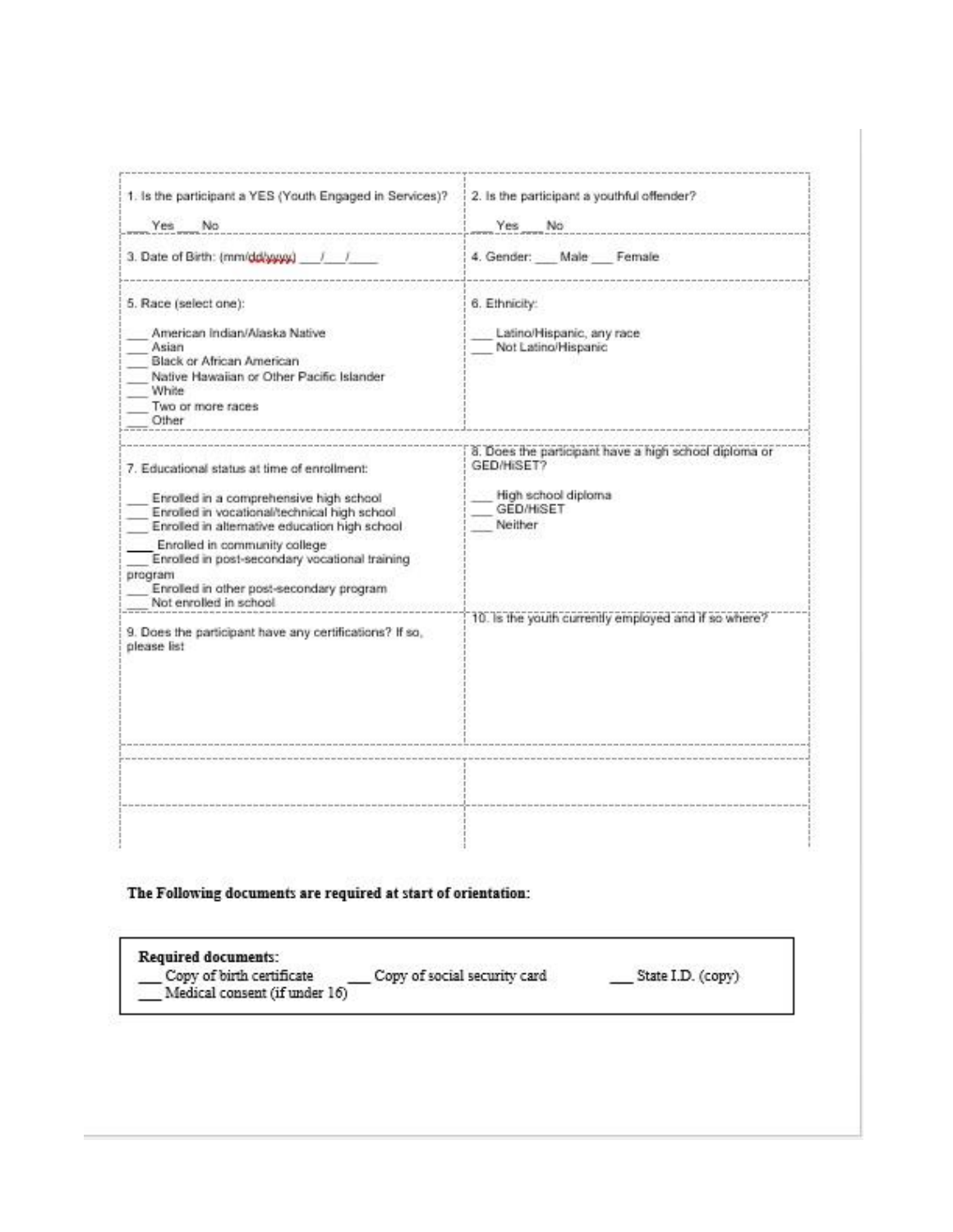## **Sample Participant Sign-In Sheet**

| <b>Signature of Participant:</b> | <b>Time Signed in:</b>   |
|----------------------------------|--------------------------|
|                                  |                          |
|                                  |                          |
|                                  |                          |
|                                  |                          |
|                                  |                          |
|                                  |                          |
|                                  |                          |
|                                  |                          |
|                                  |                          |
|                                  |                          |
|                                  |                          |
|                                  |                          |
|                                  |                          |
|                                  |                          |
|                                  | $\overline{\phantom{a}}$ |
|                                  |                          |

Site Supervisor's Signature Date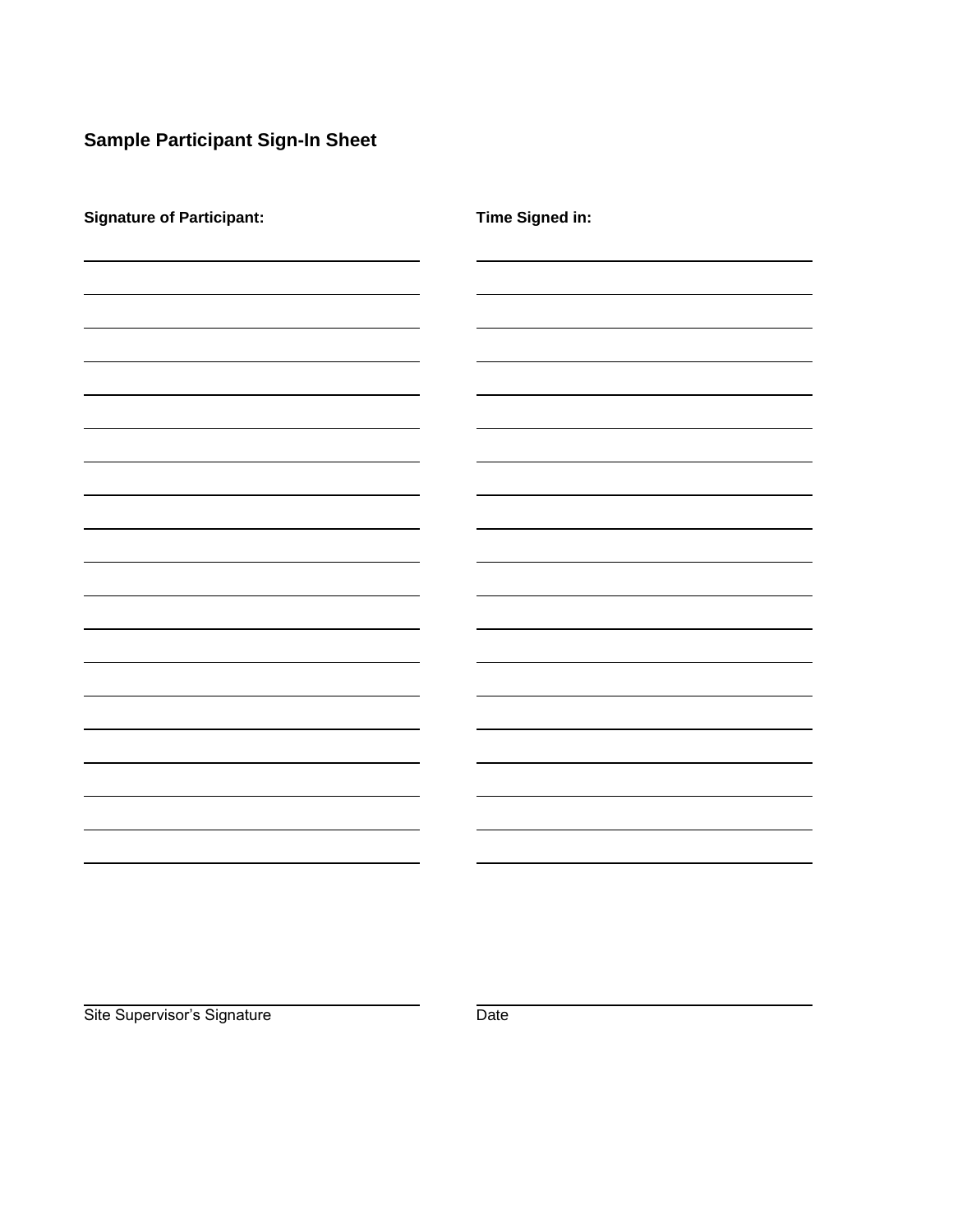## **Sample DYS Youth Employment Program Weekly Timesheet Template**

| Participant's Name<br><b>Calendar Week Ending</b> |      |         |                                  |       |                                                                        |  |  |
|---------------------------------------------------|------|---------|----------------------------------|-------|------------------------------------------------------------------------|--|--|
| Day                                               | Date | Time In | <b>Time Out</b>                  | Total | <b>Participation</b>                                                   |  |  |
| Sunday                                            |      |         |                                  |       | Absent $\Box$ Punctual $\Box$ Professional $\Box$<br>Engaged $\square$ |  |  |
| Monday                                            |      |         |                                  |       | Absent □ Punctual □ Professional □<br>Engaged □                        |  |  |
| Tuesday                                           |      |         |                                  |       | Absent $\Box$ Punctual $\Box$ Professional $\Box$<br>Engaged $\square$ |  |  |
| Wednesday                                         |      |         |                                  |       | Absent $\Box$ Punctual $\Box$ Professional $\Box$<br>Engaged $\square$ |  |  |
| Thursday                                          |      |         |                                  |       | Absent $\Box$ Punctual $\Box$ Professional $\Box$<br>Engaged $\square$ |  |  |
| Friday                                            |      |         |                                  |       | Absent $\Box$ Punctual $\Box$ Professional $\Box$<br>Engaged $\square$ |  |  |
| Saturday                                          |      |         |                                  |       | Absent $\Box$ Punctual $\Box$ Professional $\Box$<br>Engaged $\square$ |  |  |
|                                                   |      |         | <b>Total Hours For The Week:</b> |       |                                                                        |  |  |

| <b>Absent</b>                                                                        | <b>Punctual</b>                                                 | <b>Professional</b>                                                                                                                                                                                                                                                                                                                                                   | <b>Engaged</b>                                                                                                                                                                                                           |
|--------------------------------------------------------------------------------------|-----------------------------------------------------------------|-----------------------------------------------------------------------------------------------------------------------------------------------------------------------------------------------------------------------------------------------------------------------------------------------------------------------------------------------------------------------|--------------------------------------------------------------------------------------------------------------------------------------------------------------------------------------------------------------------------|
| If youth<br>was<br>scheduled<br>to attend<br>but called<br>out/no<br>call-no<br>show | The youth<br>arrived on<br>time for<br>scheduled<br>shift/event | • Dresses according to the norms of the<br>environment<br>• Uses appropriate language, volume,<br>clarity and tone based on the norms of<br>the environment.<br>• Uses friendly tone and smiles when<br>conversing with others<br>• Is on task and focused<br>• Following through on expectations<br>• Respectful and positive attitude<br>• Able to self-manage time | • Paying attention<br>• Does not use cell phone<br>• Focused and participating in<br>conversation and setting goals<br>• Actively pursuing goals<br>• Keeps in communication<br>• Completing tasks through to completion |

*I hereby certify that the information included on this timesheet is true and correct.*

| Participant's Signature      | Date |
|------------------------------|------|
| Site Supervisor's Signature  | Date |
| Program Director's Signature | Date |